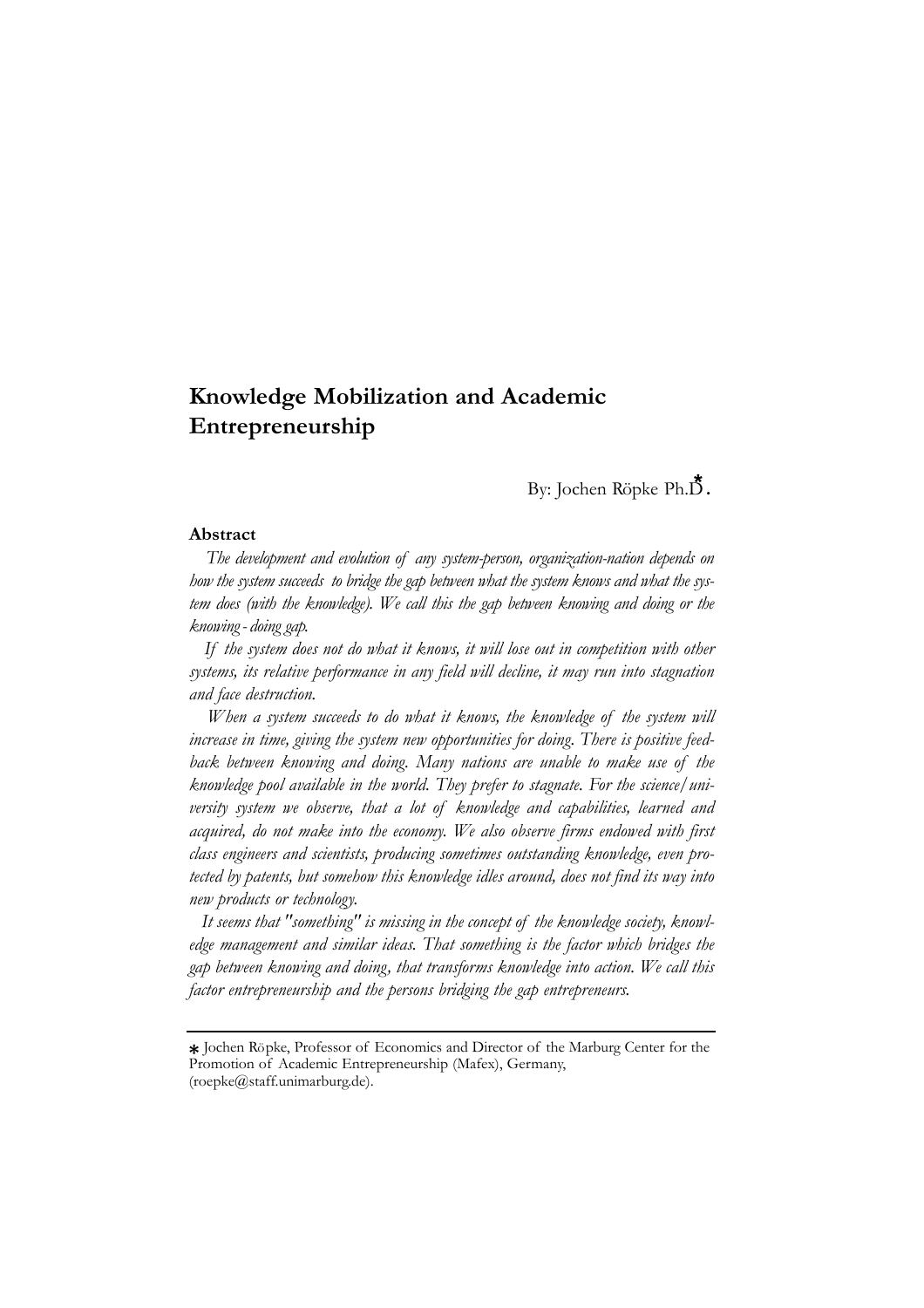*Our focus is on academic entrepreneurs, those bridging the gap between knowledge produced in the system of science and the prob-lems they face when applying this knowledge in the economy. We call academic institutions, who try to bridge the gap between knowing and doing the entrepreneurial university.*

**Keywords:** *Entrepreneur, Entrepreneurial Energy, Entrepreneurial University, Evolution, Transfer of Knowledge, Innovation, Knowledge, Long Wave and Basic Innovation, Knowing-Doing Gap, Types and Functions of Entrepreneurs, Economic Development.* 

#### **1. The Illusion of Knowledge**

In itself, knowledge does and creates nothing. Knowledge in itself is dead matter.

To give a hypothetical illustration: Let us pick the best brains (Nobel Prize winners) in each science and let them do a time travel into a Stone Age economy. Compared with the local folk, they are all genies, endowed with unbelievable amounts of knowledge. What happens to this knowledge? Can it contribute something to uplift the meager subsistence of Stone Age people? Can they provide higher productivity and better health care? Without turning into entrepreneurs or without bridging the gap between knowledge and practice these eminent brains remain - economically speaking - an unproductive resource. They do not contribute to development. They even may get killed or chased away, because the locals may perceive them as using up their meager resources without contributing anything worthwhile to their subsis-tence.

What the illustration teaches us: Knowledge does not travel automatically into the mind and hearts of other people. Knowledge and competence gaps can be so huge, that the knowledge is non-transferable. There is a pool of knowledge. But due to low absorptive capacity, knowledge (theory) cannot transform into practice. A lot of knowledge is actually not protected by intellectual property rights. It is freely available. Everybody could make use of it. Why does this not take place more often? Our answer: entrepreneurship and non-existence of the conditions which make for entrepreneurial action (rights, competencies, willingness; see figure 3).

This actually is an old insight. Joseph Schumpeter, the Austrian-born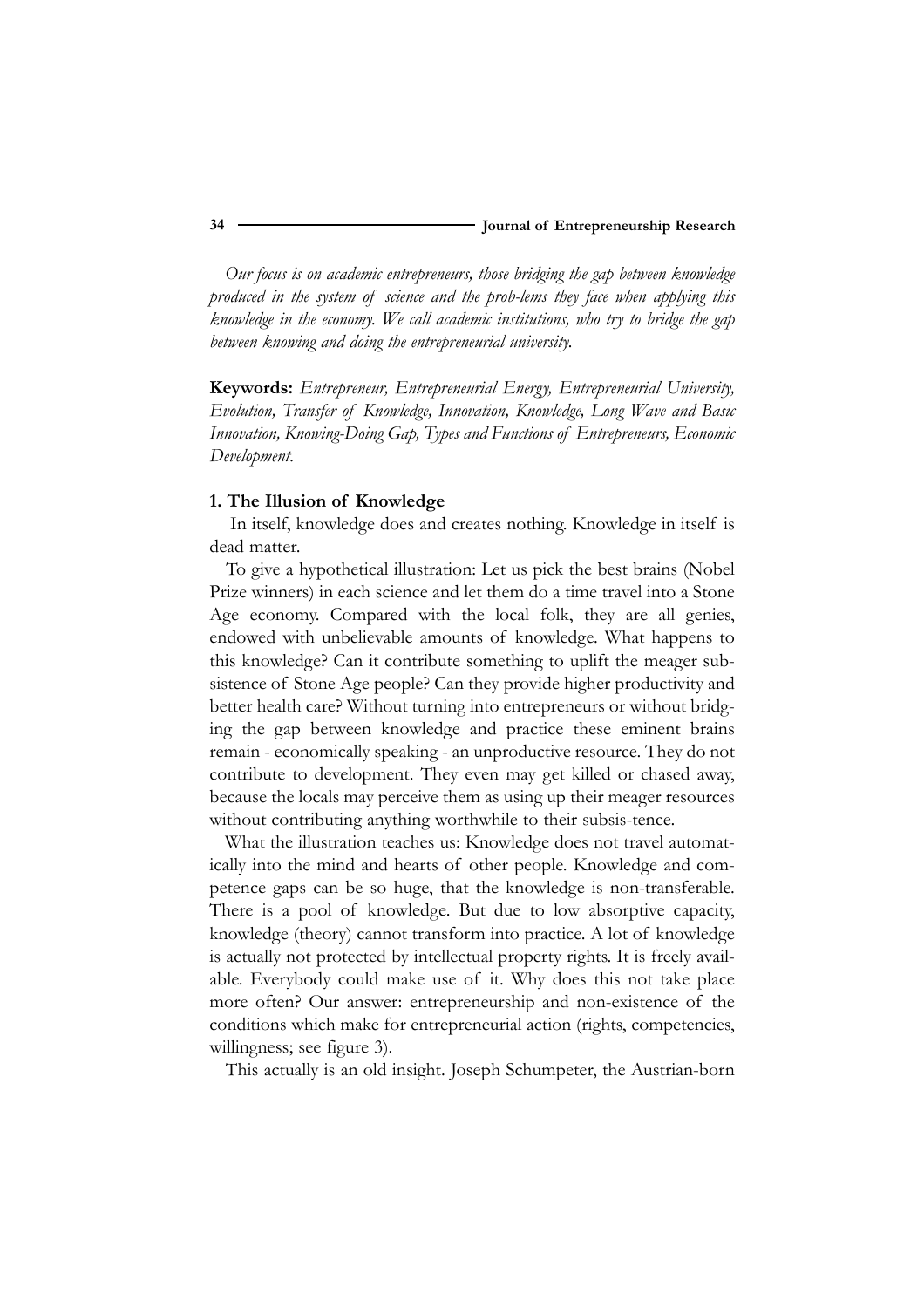economist, has said it over and over again, for the first time in 1911. The distinction between invention and innovation, drawn by Schumpeter, is the classic acknowledgement of this point. Without entrepreneurs, "inventions are dead". The idea, that economic development is based on "knowledge", on the "advancement of our knowl-edge" is "wrong". This is a "thousand times proved by the miserable fate of the inventors". Schumpeter wrote this in 1911 (p. 480).

**35**

We, as members of "knowledge societies", seem to see this differently. Our discussion here nevertheless follows the Schumpeterian lead1. We indeed come to a conclusion very similar to him. It is ironic to see how much fuss is made by inventions and their patenting2.

Knowledge turns into a productive resource when it becomes fused with entrepreneurship. In other words: knowledge must somehow become embedded into entrepreneurial action. How this is possible is shown below. A knowing-doing gap arises when the process of integrating knowledge into entrepreneurial action becomes handicapped. I am aware that this is hard stuff to swallow for science people, for

teachers and educators, for agents operating in the systems of science and education. It may go against their belief systems, the institutional ethos of the organizations in which they work, and of course, against the popular belief of a (post-modern) knowledge society as the high est level (western) society has reached in its course of evolution.

<sup>1-</sup> As the reader of this piece will discover, the approach presented here is unashamedly Schumpeterian. I indeed believe that the most we can contribute to our topic has already been contributed by the scientific creator of development economics (in a wide sense). For me, it is a pity to see, what authors after him have done with the genie of Schumpeter. I see no reason to move outside the framework provided by Schumpeter. It is indeed the single and most outspoken scientist having formulated the problems discussed here. What Schumpeter has not done, and he knew this very well, is delving more deeply into those factors, "causing" what he calls "entrepreneurs" to act as they act. Following the authentic Schumpeter is a path less traveled, less secure, but most needed. Few of the decisionmakers in the economic and political system have ever been there before. Yet our troubled world may wait for it, and the path is at hand.

<sup>2-</sup> For an illustration see the report of the Enquete Commission of the German parliament concerning the importance of patents for technology transfer, as incentive for knowledge production, for innovation, and so on (Deutscher Bundestag, 2002, pp. 286- 293). A professorial colleague in chemistry once told me: "We have a lot of patents outstanding. Why you talk always about the lack of innovation in the university."How is it, we may ask, that a country like China, with a patent law nearly nonexistent, achieves a growth rate 5-times higher than the "capitalistic" knowledge societies of continental Europe. And how is it, that more than 95% of the patents issued are never used (according to the president of the European patent office)?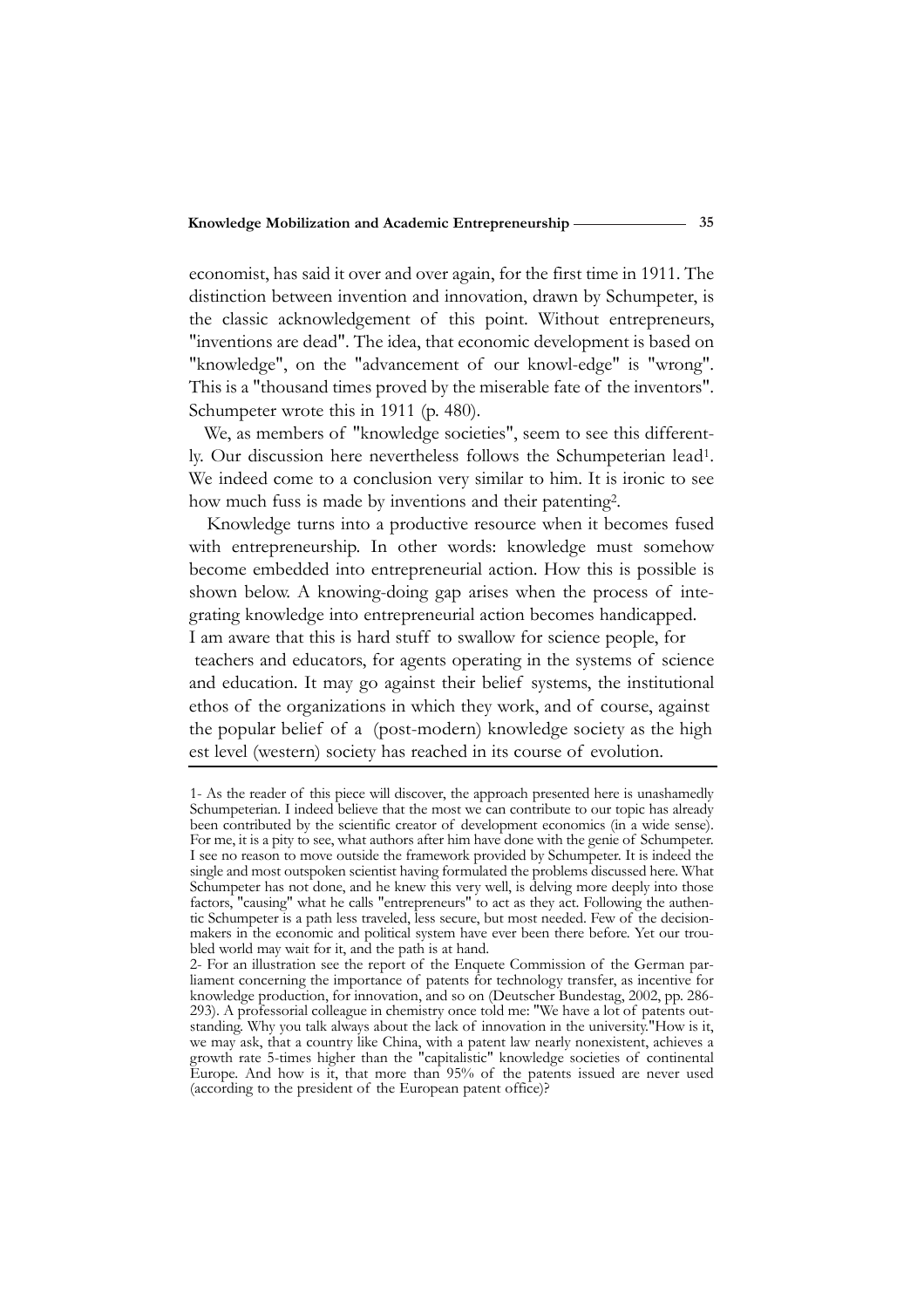Development is seen to be caused by innovation, and innovation is driven by entrepreneurs. Capabilities, rights to innovate and motivation are the primary causes of innovation. Knowledge impacts on these, but is not a prime mover of development. This theoretical framework requires some clarification.

In our paper, a special focus will be the contribution of institutions of higher learning as universities to economic development. Universities are traditionally seen as producers of knowledge, capabilities and skills. What is their development contribution? If knowledge and competencies do not on their own contribute to development, how can universities can become agents of development, and how can they contribute to an eradication of poverty and to an enlightenment of ordinary people and decision-makers? There is not automatism at work. Look at the Middle Ages in Europe. Wonderful universities.

Stagnant economy. Look at universities in Africa, in some Near-Eastern countries. The same. Then look at Cambridge, UK. Cambridge University seems to be a dynamo for regional development. What makes the difference?



Innovation means putting new knowledge into practice by new recombination of resources. This requires bridging a gap between **knowing** and **doing**. Overcoming the knowing-doing gap is a main function of any kind of entrepreneurship. The mainstream function of universities is not considered to be "entrepreneurial". The task of universities is teaching, education, research. Their contributions to de-velopment are considered by-products and unintended effects of their main functions.

Figure 1 illustrates that with each long-term economic cycle or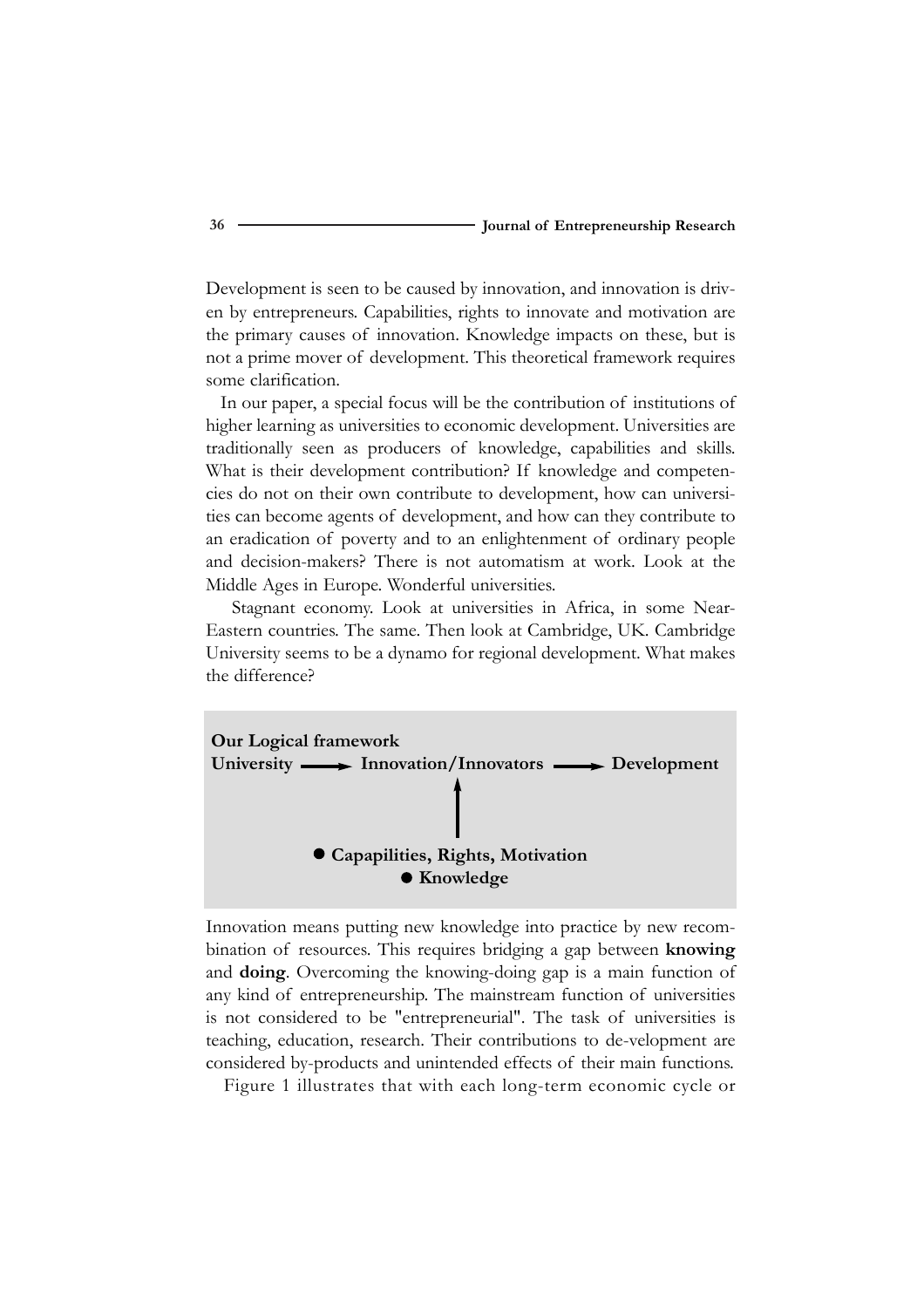**37**

Kondratieff/Schumpeter wave, knowledge intensity increases and the role of science and academic entrepreneurship becomes more crucial. The fifth wave and those still coming, are crucially dependent on knowledge produced in the science system and those able to make innovative use of it. If a society misses out on any of these trends (knowledge, science, entrepreneurship), it will be "punished" with a lower growth rate, living standard and a paucity of new employment opportunities. As the lower part of figure 2 shows, there is a definite trend to theory-based innovation and entrepreneurship during the course of economic development (at least, this is our hypothesis). The knowledge intensity increases from Kondratieff (long wave) to Kondratieff.



# **Figure 1: Kondratieff Waves and Knowledge Production**

Science is an evolutionary opportunity for increasing the probability of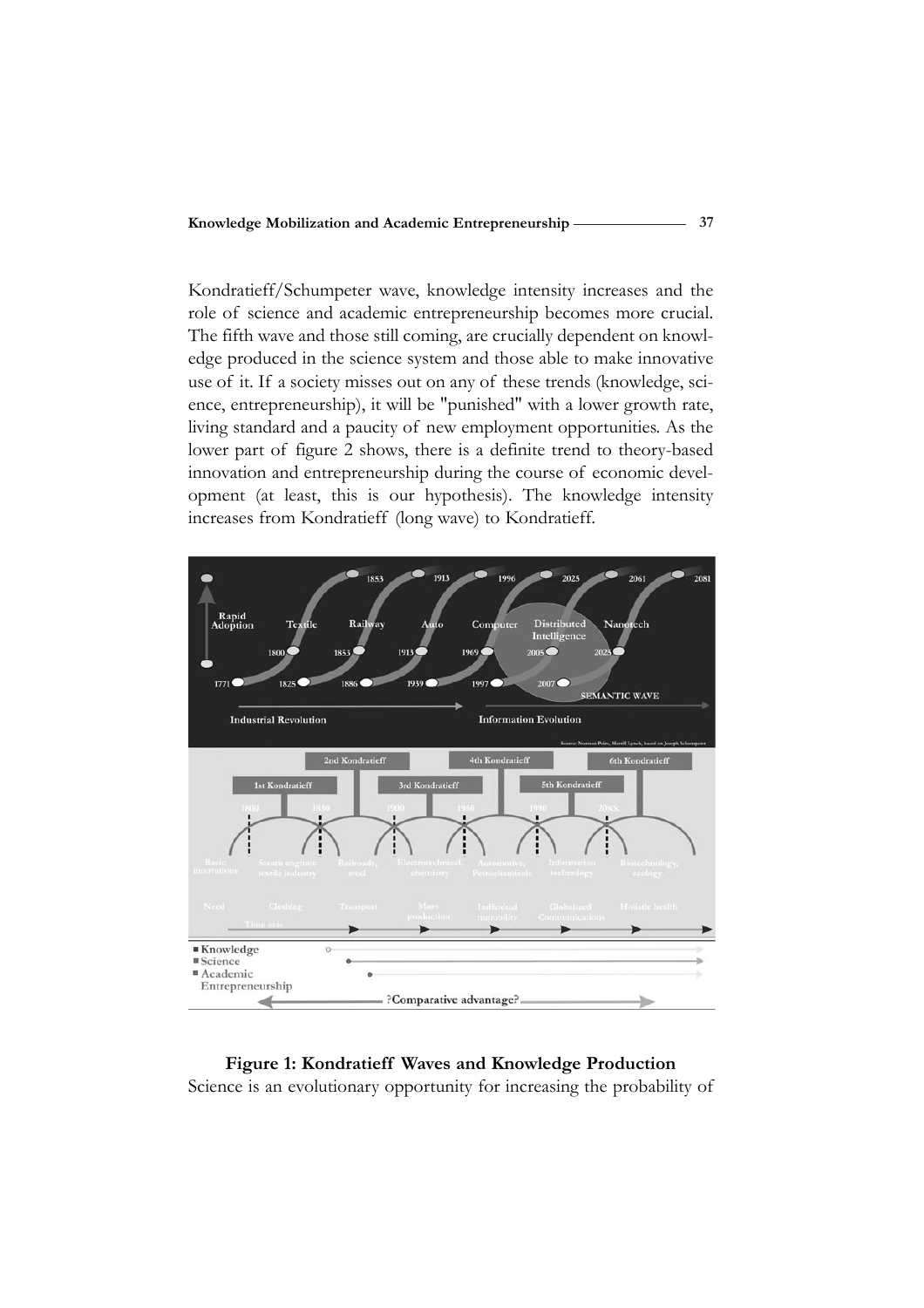innovation.

From the standpoint of economic development, the most important question is: how do we get entrepreneurs excited about investing in the implementation of new knowledge created in the science system of society. As entrepreneurs become energized, knowledge creation and application, technical change, capital accumulation, would likely proceed more or less smoothly and on the way create employment opportunities and wealth. Growth makes the rich richer and the poor richer.

These are well established facts<sup>3</sup>. Where opinions divide is how to account for growth/development.

Why should this be problematic at all? Do modern societies not achieve more or less spontaneously if not automatically satisfactory institutional solutions for the use of (scientific) knowledge? Unfortunately, this is not the case. Modern society operates on the operational closure of its functional systems (for details see later). Each subsystem (economy, science, politics, etc.) operates on its own logic. Science and economy function with a high degree of autonomy.

If each subsystem is closed towards informational inputs from other subsystems, as modern systems theory tells us, how can knowledge from science enter the economy?

In later sections, we analyze the mechanisms available for disseminating knowledge and technology.

Let me state now the core point of the argument:

Even if academics are doing their research for the most philanthropic and idealistic reasons; the only way the scientist is ever going to get any of his results into the economy is by the intervention of entrepreneurship.4 If you believe this to be just a problem of developed economies, which operate at the frontier of knowledge and which therefore need for their innovational activities a permanent supply of scientific ideas, you are probably mistaken. The challenges India or the Philippines (see citation below), faces are fundamentally the same as for the US.

On the status of the 103 R&D studies implemented [in the Philippines]... only 6.79 % are utilized and commercialized. ... This

**38**

<sup>3-</sup> See the impressive accumulation of data and reports by the World Bank under: http://econ.worldbank.org/programs/poverty/library/.

<sup>4-</sup> See Nelsen ( n.d, p. 284) for a similar argument concerning the dissemination of medical researchinto the health system (the patient).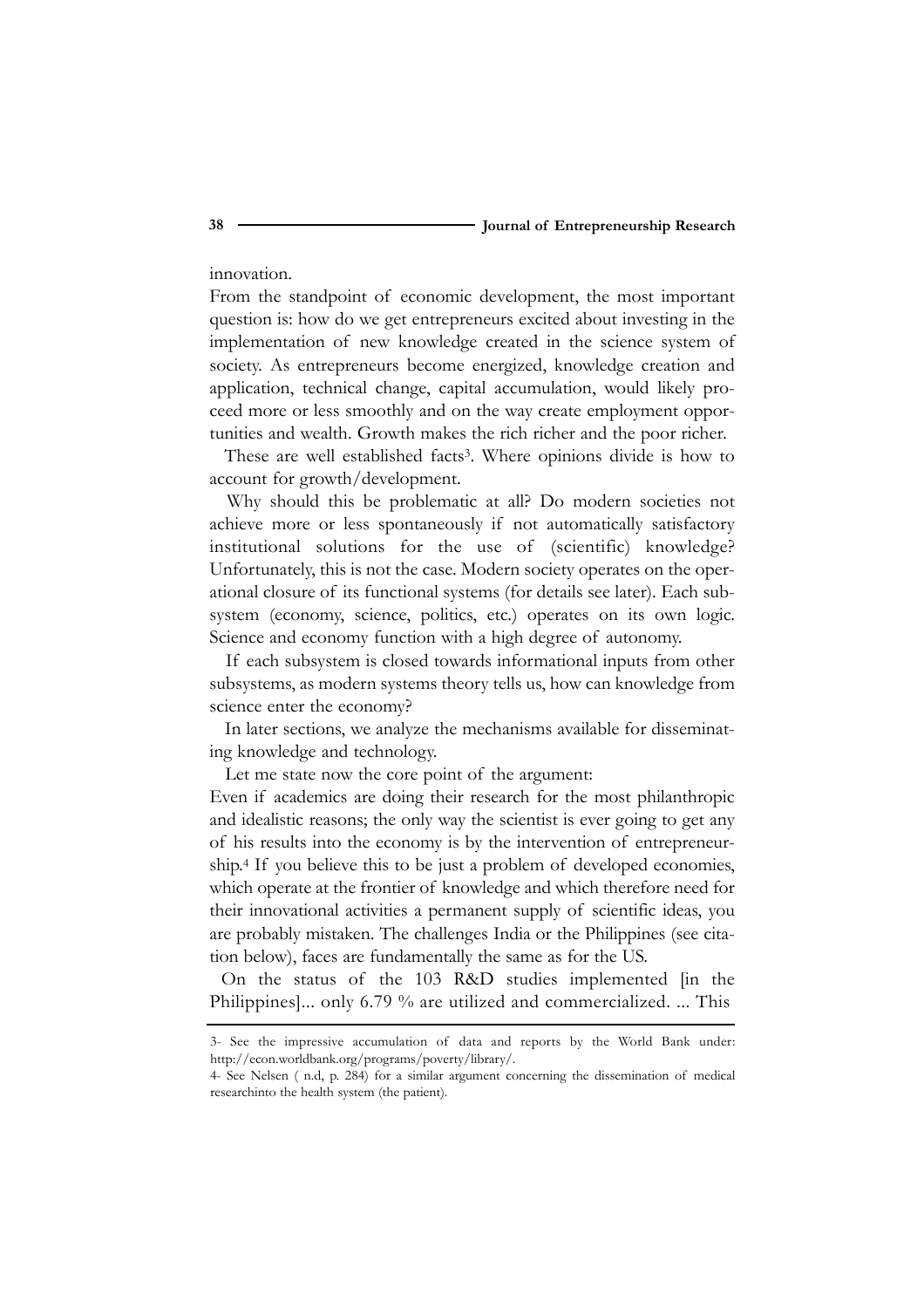status contributed to a very low adoption rate of research outputs... .

The research activities were not disseminated to the clientele (Dumlao, 2003).

For a similar constellation, look at a multinational firm operating in a developing country. How does the knowledge of this firm enter the host country? What factors determine whether the knowledge is spreading outside its organizational boundaries or remains exclusively owned by the firm?

For an answer, let us distinguish between two constellations:

Those who know provide their knowledge to those who do not know.<sup>5</sup> This situation is at the core of so-called *knowledge management*. This popular approach faces several difficulties, independently of what systems of management are employed<sup>6</sup>. They seem to result from a single overriding fact: those who know are *not* identical with those who do not know.

**Those who know are the** *same* persons as those who undertake to work with what they know. This constellation still leaves us with many difficulties to master, but they are from a different kind than those of knowledge management. As soon as the person who knows is identical with the person who undertakes, we encounter no difficulties with asymmetric information/knowledge, i.e. situations that some people have information-others have not. On the contrary, in an important sense, the assumed identity of knower and doers overcomes the asymmetries of information and knowledge in a (theoretically) similar way as cooperatives and other userowned firms overcome the difficulties of firms doing business with stakeholders,<sup>7</sup> who are different from the owners of the firm, or with entrepreneurs, who, confronted with hesitant banks and financiers, are financing their projects themselves or via friends.

This distinction allows us to introduce the main thesis of our paper.

<sup>5-</sup> We leave for the moment undefined the meaning of knowledge. For an elaboration see the appendix.

<sup>6-</sup> For a critical discussion of numerous approaches see Kalmring (2003). The difficulties we discuss on the following pages often remain invisible to an observer due to his specific conceptional and theoretical concepts employed.

<sup>7-</sup> Stakeholders = employees, suppliers, customers, banks, government, media, regulators, etc.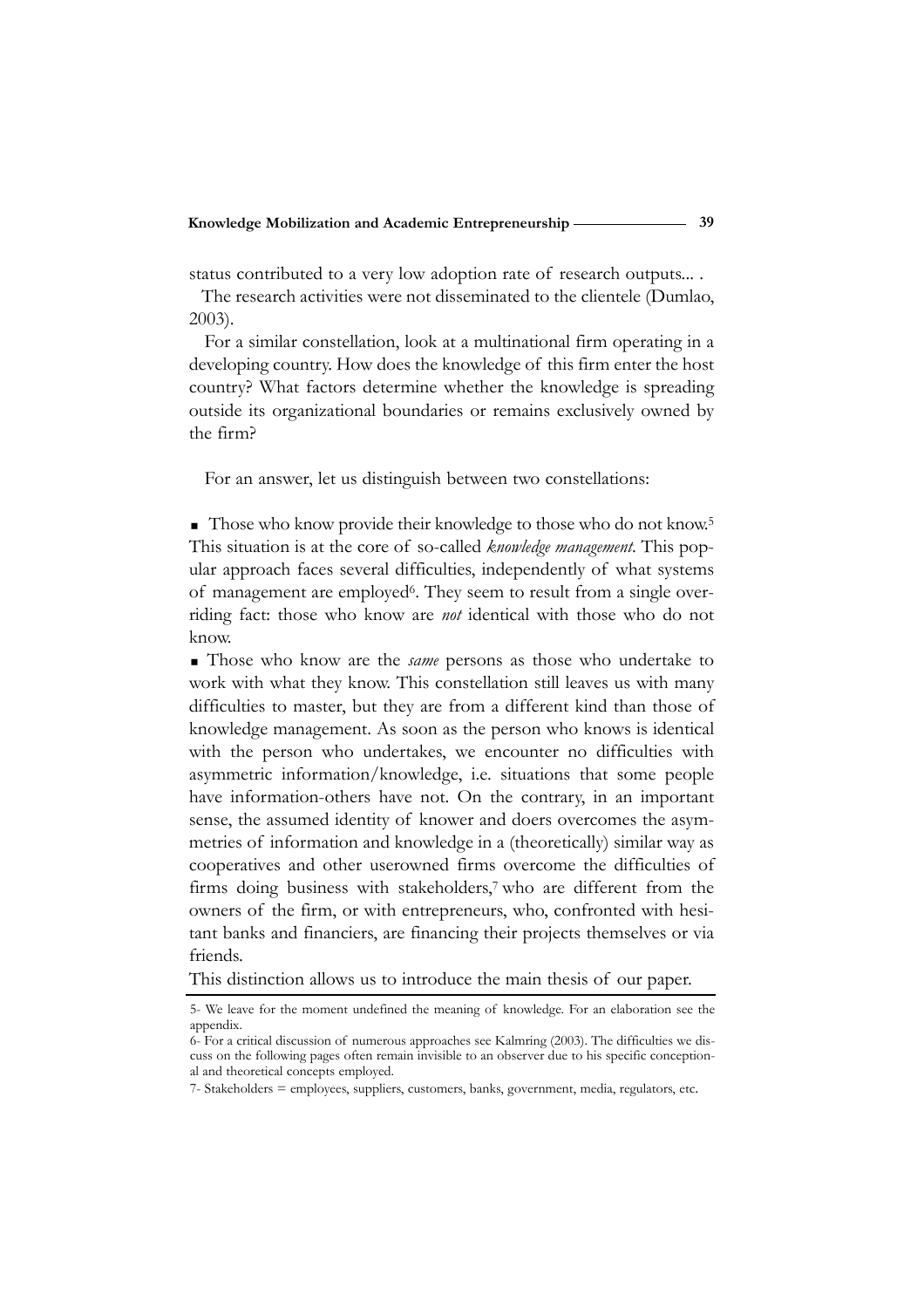Universities and other institutions of higher learning are producers of knowledge. But this knowledge offers just a potential for innovation, nothing more. Only entrepreneurial action based on knowledge can transform potentiality into (economic value creating) reality. With an increasing scientific intensity of knowledge production, the gap between what is known (in science) and what is done (in the economic system), seems to increase figure 2. What can the members of these institutions do themselves in order to bridge the "gap"? Our answer will be they must mutate into entrepreneurs. This may require a transformation of the function of universities. If this transformation does not come along, our prediction is: universities will become more and more irrelevant in knowledge societies.8 The "law of accelerating returns" (Kurzweil, 2001, 2003) will bury them.



**Figure 2: The Innovation Gap** 

Simply knowing - recognizing or understanding what to do in order to manage an organization, to do research, to prepare a talk/lecture - is not enough for an individual to become a successful manager, researcher, teacher/speaker. It is also not enough to get the knowledge produced in one system of society applied in another one. One of the

<sup>8-</sup> We are not only alone with this view. Peter Drucker has said similar things. See also Swanson (2006).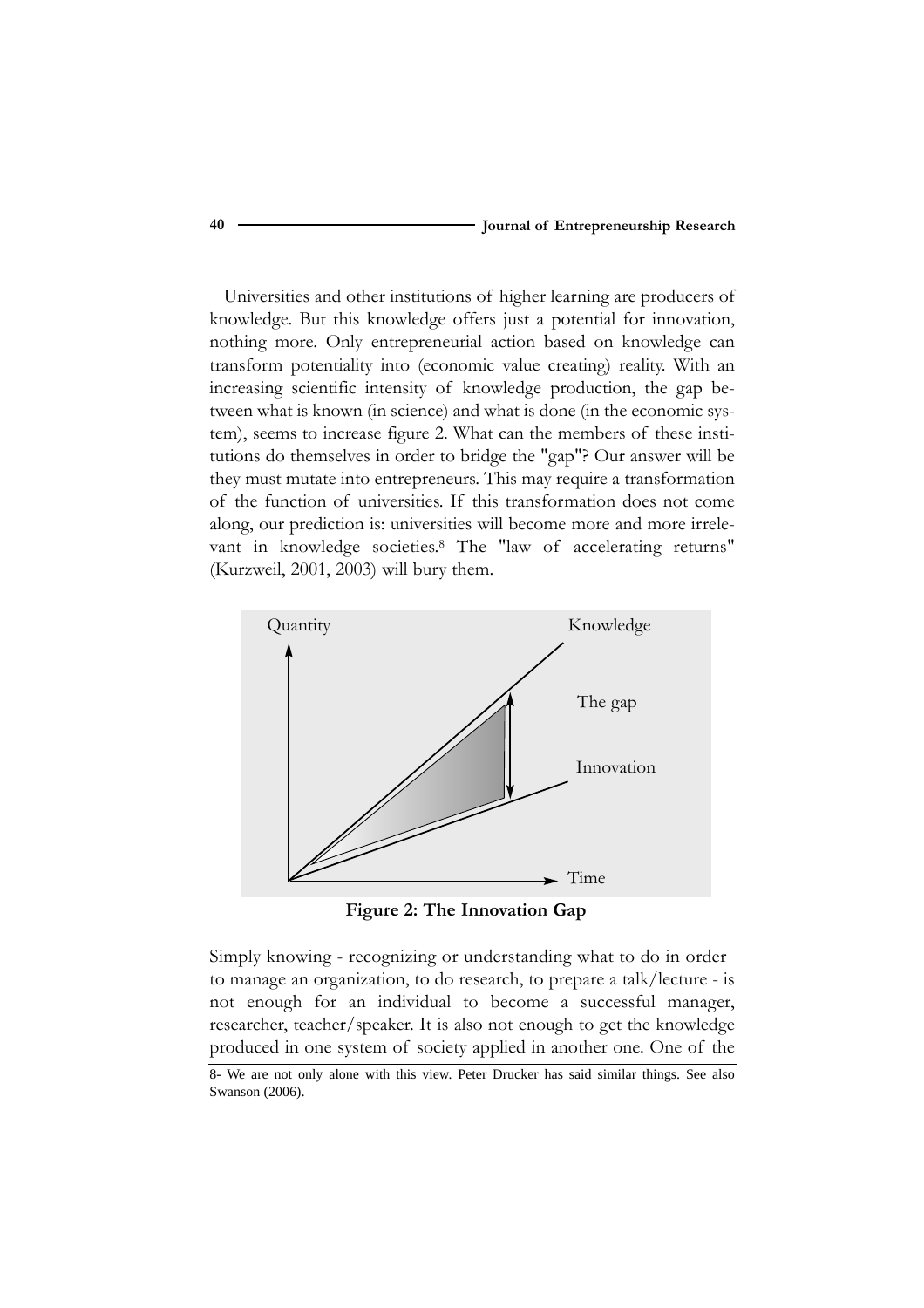**41**

first to mention this explicitly was the Greek philosopher Aristotle:

"With action, the goal is not to explore and to recognize, but to do. We do not observe that only with knowledge from books, somebody can act as a doctor" (Nicomachean Ethics, X.10, 1179b; X.10, 1181b).

In every system on every level we observe a fracture between what is known and what is done. The astonishing but in the end, as our discussion will show, not really surprising thing about this is the non-relevance of this gap to the actors within the system. In general, the awareness of a gap is non-existent. Those who "own" the information and knowledge do not observe such gaps, they do not care, they have no incentive to change their behavior, and often they lack the right to do so. Result: Knowledge remains unapplied, problems remain unsolved, etc.

Again, we may ask why this is a problem at all. Living standards for many peoples are increasing, productivity is increasing, life expectancy is increasing. Where is the problem? The trouble becomes obvious, if we return a moment to figure 1. If economic development is more and more based on scientifically produced knowledge, i.e. knowledge "owned" by the science system, then obviously the comparative ability to make productive use of this knowledge decides to a much larger degree than earlier (Schumpeter waves 1-4) about the performance of firms and nations. Those who bridge the gap more effectively march ahead, those who do not are left behind.

In the standard model of economic growth, we are not faced with this difficulty, since it operates with different theoretical software. We call it the input logic as compared to the development logic, which allows us to observe the gap. According to the input logic, knowledge, wherever produced, will foster growth. Knowledge is either a free or public good or can easily transfer from those who own it to those who need it. In the development logic, this model breaks down and is seen falsified by empirical facts.

In the German language, two phrases summarize our problem:

- "Vielwisser aber Nichtskönner" (People who know a lot but are poor achievers/doers);
- "Hochqualifiziert aber inkompent" (Highly qualified but incompetent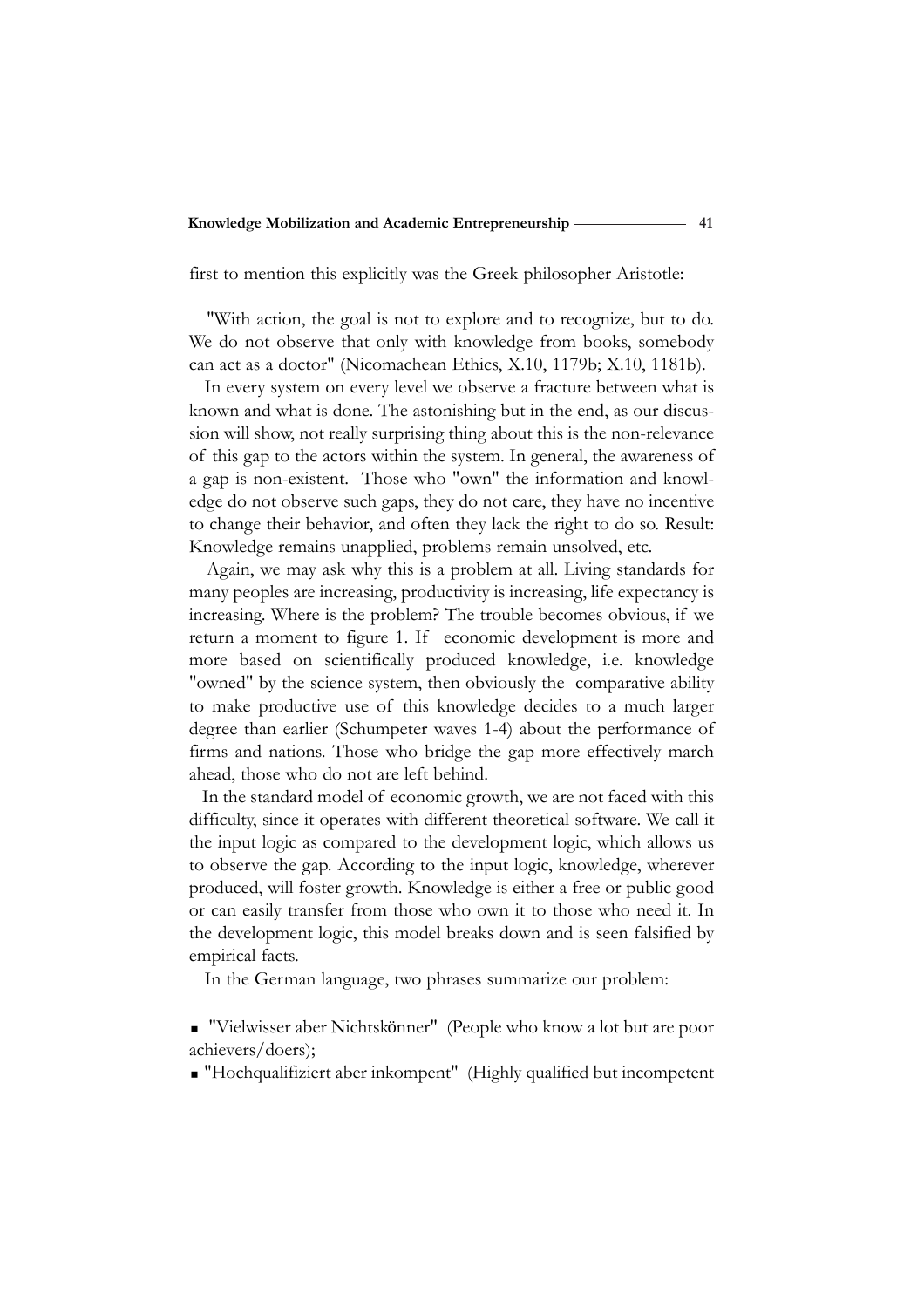people).

# **2. The Knowing-Doing Gap**

Two American management academics, Jeffrey Pfeffer and Robert Sutton (2000), became intrigued by the large number of managers and executives that they worked with who knew what needed to be done but failed to implement it.

They referred to this phenomenon as the "knowing-doing gap."

"The so-called knowledge advantage is a fallacy - even though companies pour billions of dollars into training programs, consultants, and executive education. The reason is not that knowledge isn't important. It's that most companies know, or can know, the same things.

Moreover, even as companies talk about the importance of learning, intellectual capital, and knowledge management, they frequently fail to take the vital next step of transforming knowledge into action. The Knowing-Doing Gap confronts the paradox of companies: know too much and do too little by showing how some companies are successful at turning knowledge into action."(From the book jacket)

This observation reminds me of a common definition of entrepreneurship:

# *Entrepreneurship It's not how many ideas you have, it's how you make them happen.*

To make new ideas happen or apply new knowledge in creative ways depends on three necessary conditions (see below and figure 3). Let us apply the concept to the science system or a university. A traditional university creates ideas (information and knowledge). An entrepreneurial university not only creates ideas. It makes university-created ideas happen. It transforms knowledge into action.

Figure 3 illustrates the gap, based on the three-factor-model of entrepreneurial action.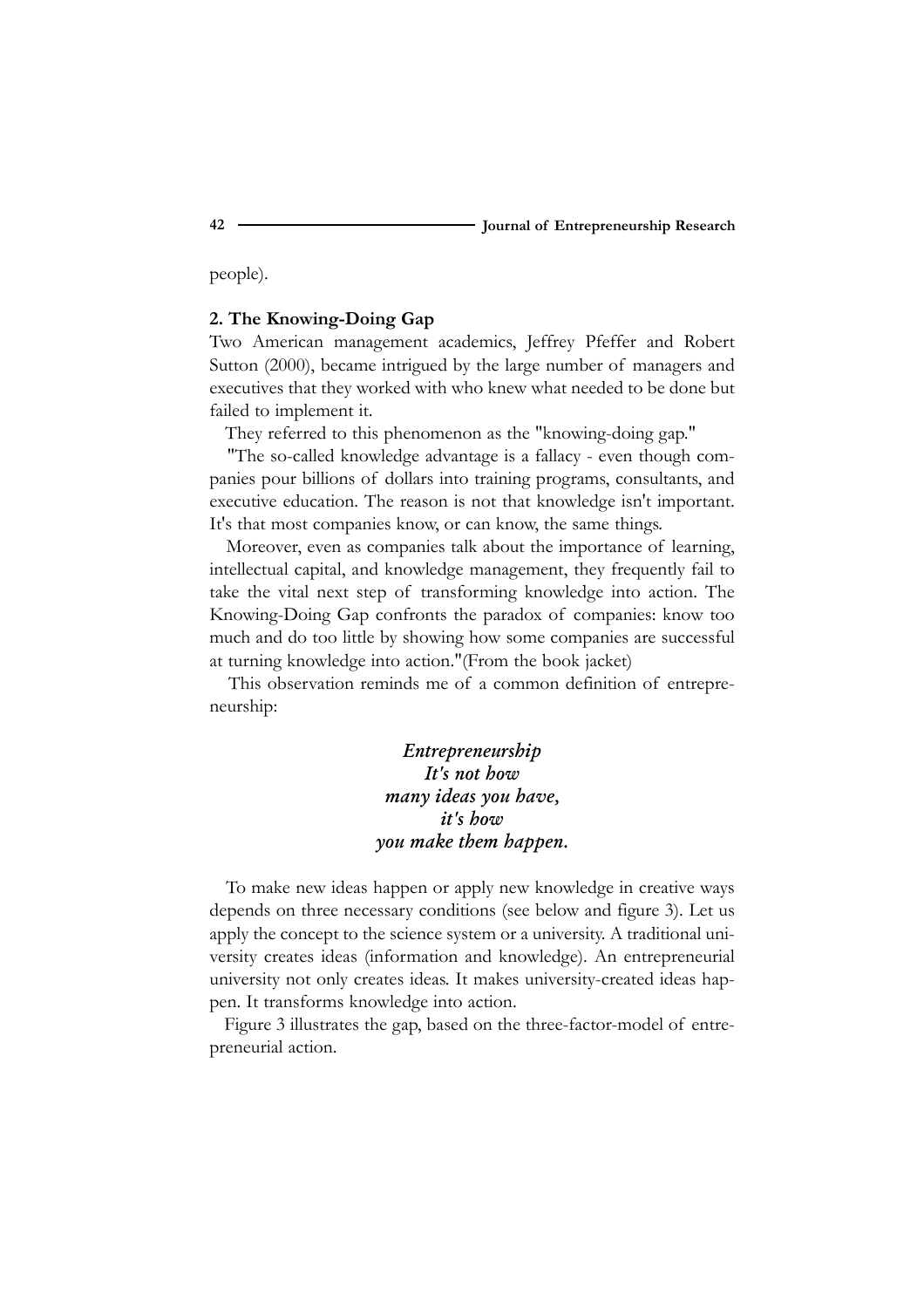

**Figure 3: Factors Causing the Knowing-Doing Gap**

Science produces knowledge; entrepreneurs create value and new employment with the knowledge. Because the "gap", knowledge is not used by entrepreneurs, it remains "idle", "dead" or "slow" (tragic). The structural coupling between science and the economic systems remains deficient (to stress again, this is not a difficulty of knowledgefrontier societies; it permeates all systems independent of their level of development).

As mentioned, there are two ways out: knowledge/transfer management and entrepreneurship: Those who are in the know do not mutate into doers because they lack the

- **rights** (to do so),
- **competencies** (capabilities),

**motivation** (will, energy) to engage in innovation (making new things happen).

If any of these three conditions do not exist, entrepreneu rial activity will be on hold or turn to zero and the knowing-doing gap becomes reproduced. Pfeffer & Sutton and other management writers do not give us a systematic account of the causes and the way out of the "gap"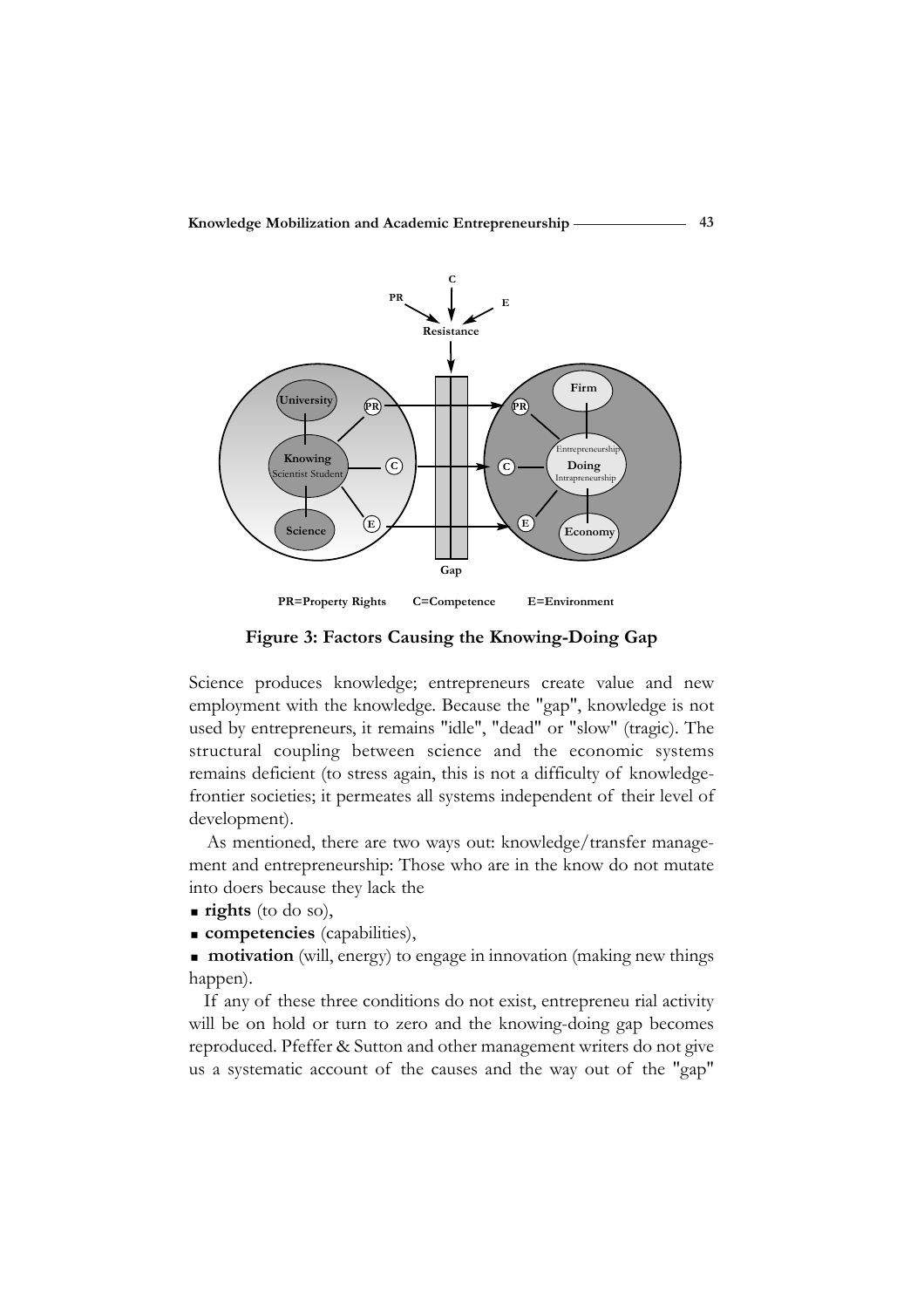(which obviously does prevent them from making a lot of money with their idea; at least they have bridged for themselves the gap between knowing and doing).

How knowledge is connected with the basic entrepreneurial equation **Entrepreneurial action = f (rights, competencies, motivation)?**

Within the society of a developing nation, we are confronted with the same difficulties. How we get the knowledge and qualifications taught and acquired in institutions of higher learning into the productive economy? How many academics are idling around, are driving taxis, are selling vegetables or cooking meals for sale? They are either unable to bring their (academic) knowledge and qualifications into the market, or nobody is willing to engage them for work which uses their academic qualifications. In both cases, we are confronted with the same diagnosis: lack of entrepreneurial activity.

This situation is more common than we may think. **It is the normal and natural situation.** A university remains an oasis within the region in which it operates. Weak knowledge and competence linkages between a university and the regional economy abound.

And this really goes to the very heart of modern society, which is increasingly based on scientific insight and knowledge (figure 1).

Research without action is daydreaming, action without research is nightmare.

### **3. The Humboldt-Problem and Schumpeter's Solution**

To know something and to make productive use of it are different things. This holds for both explicit and implicit knowledge. To make use of knowledge, we need people willing and able to use it and are endowed with the right to use: Motivation, competence, property rights.

In his groundbreaking Theory of Economic Development, Schumpeter (1911; 1934) explained the innovation process in an economy by the actions of creative entrepreneurs and the impact they have on the course and dynamics of development. Entrepreneurs are defined through their function of realizing "new combinations innovations in the economic sphere. "

How do we transform theoretical insight into practical action, meaning new products, technologies, practices, that increase economic value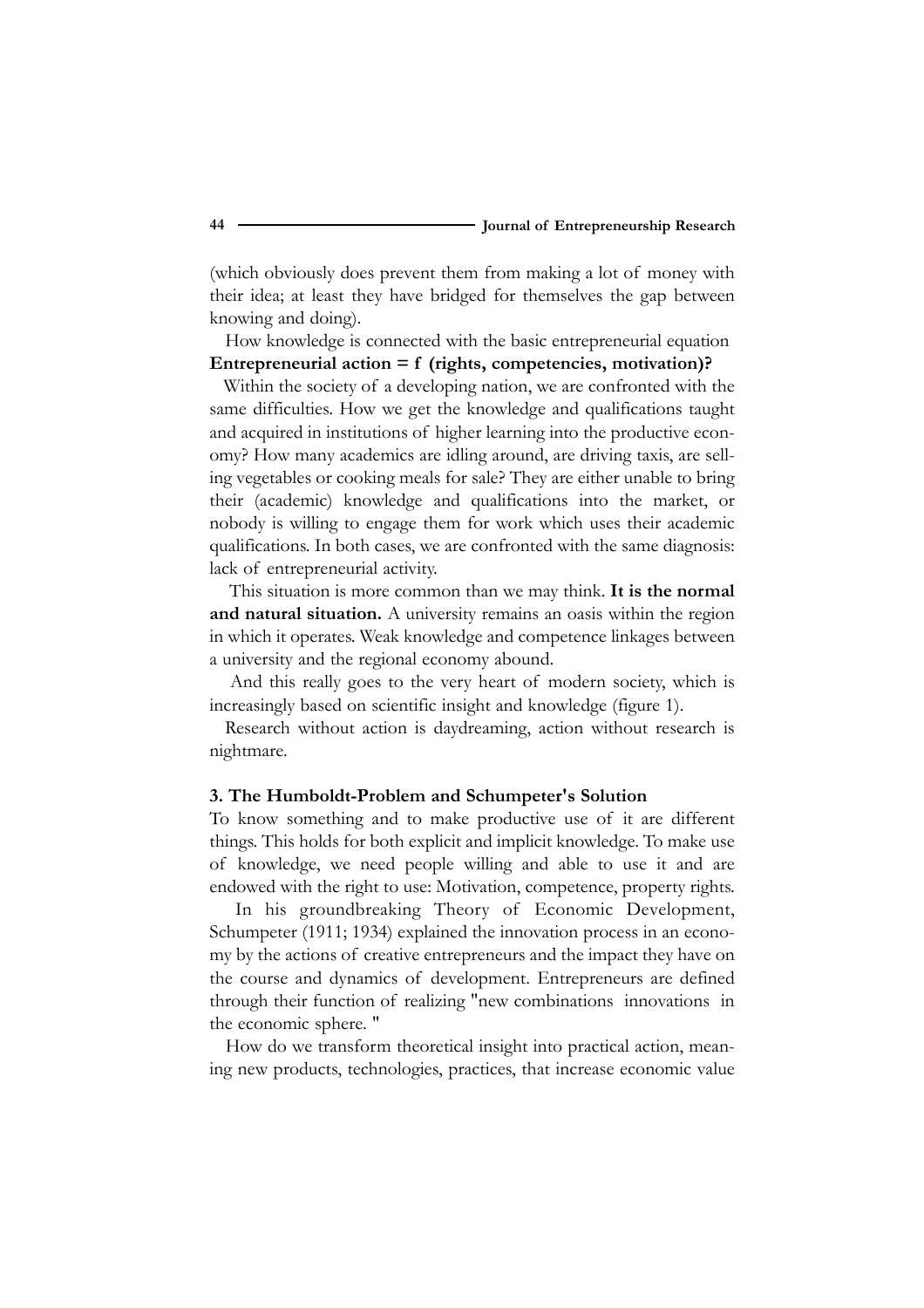and productivity - the basis of any increase in living standards and reduction of poverty?

Since Wilhelm von Humboldt (1769-1859), the function of a university has been understood as research plus teaching (training), its purpose is the education, research and the dissemination of knowledge. How does what we learn at a university about how the world functions, and what we learn in order acquire higher qualifications, enter the economic system?

The knowing-doing gap we are talking about is illustrated in figure 4. It reflects the ideal type of a Humboldt university: research + teaching. This ideal constellation has turned out to be dysfunctional in a knowledge economy. The gap cannot be bridged.

The following figure 4 shows three autonomously operating "subsystems" of a differentiated society (The logic follows the Luhmann theory of systems.) It reflects therefore more the situation in a developed country such as Germany or Japan. Many LDCs are fast moving into this direction.



**Figure 4: The Knowing - Doing Gap**

The three dots represent knowledge incorporated in new ideas. The ideas try to travel into the economy. But they are rejected. Why? Because they are divorced from the people who produce the knowledge and who

**45**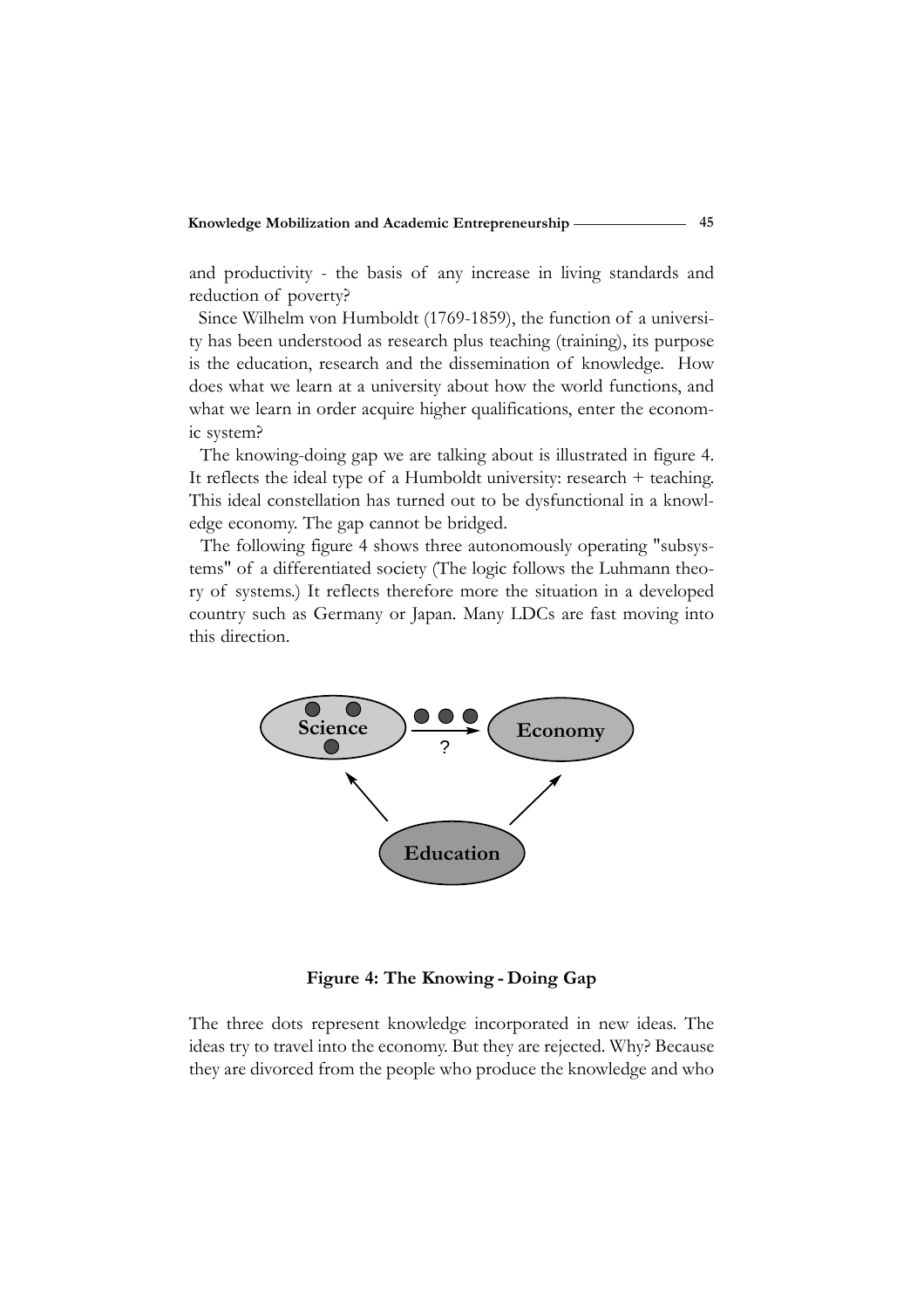may even own it, because they lack in capabilities for implementation and/or because they have insufficient motivation for doing so (figure 3).

The figure actually shows two systemic mismatches: between science and the economy and between education and the economy. The second one is widely being discussed. The education system (schools, universities) does not create what the economy needs. This mismatch is usually framed within an input logic<sup>9</sup>. The inputs needed by the economy do not match the outputs produced by the education system. Since basic innovations of the Kondratieff type (new technological revolutions) require new technical, managerial etc. qualifications, there is a danger, from the input view, that a mismatch develops. The economy faces bottlenecks, structural unemployment results, etc.

Each of the Schumpeter/Kondratieff waves (see figure 1) requires a different qualification profile of manpower (human resources, labor input).

Precisely because each constellation is unique, they will have very different effects in each technological revolution [wave]. The recurrent effect is a pervasive pattern of structural change, but the industries and occupations most affected will be different in each case. Obviously also, the new industries will be quite different. All this means that increased structural unemployment is likely to be a major recurrent feature ... A mismatch of the skill profile is likely to be widespread (Freeman & Louca, 2002, p.338).

The mismatch the two authors describe is indeed a serious problem. But it is not at the center of our contribution. We consider not an inputoutput-mismatch, but a systemic mismatch between science and economy, which at its heart is an entrepreneurial gap: Those who know do not implement what they know. Actually, a mismatch of the skill profile will only emerge (in the Schumpeter waves of the knowledge society) if there is *no* disparity between knowledge and action of the entre-

<sup>9-</sup> *Input logic* operates with the hypothesis that it is factor accumulation which drives growth. And that portion of output growth which cannot be accounted for by accumulation is called total factor productivity TFP) or the "residual": unexplained growth. TFP thus captures the "free" growth in output, that is not paid for (accounted by) the costs (the amount and growth) of inputs. Researchers such as Abramovitz, Kendrick and Solow found out, that this residual accounted for approximately 50 percent of the growth in measured output in the early 20<sup>th</sup> century. Thereafter, a large body of research was going on to explain the residual, often thought as a measure of technological progress, but really 'a measure of our ignorance".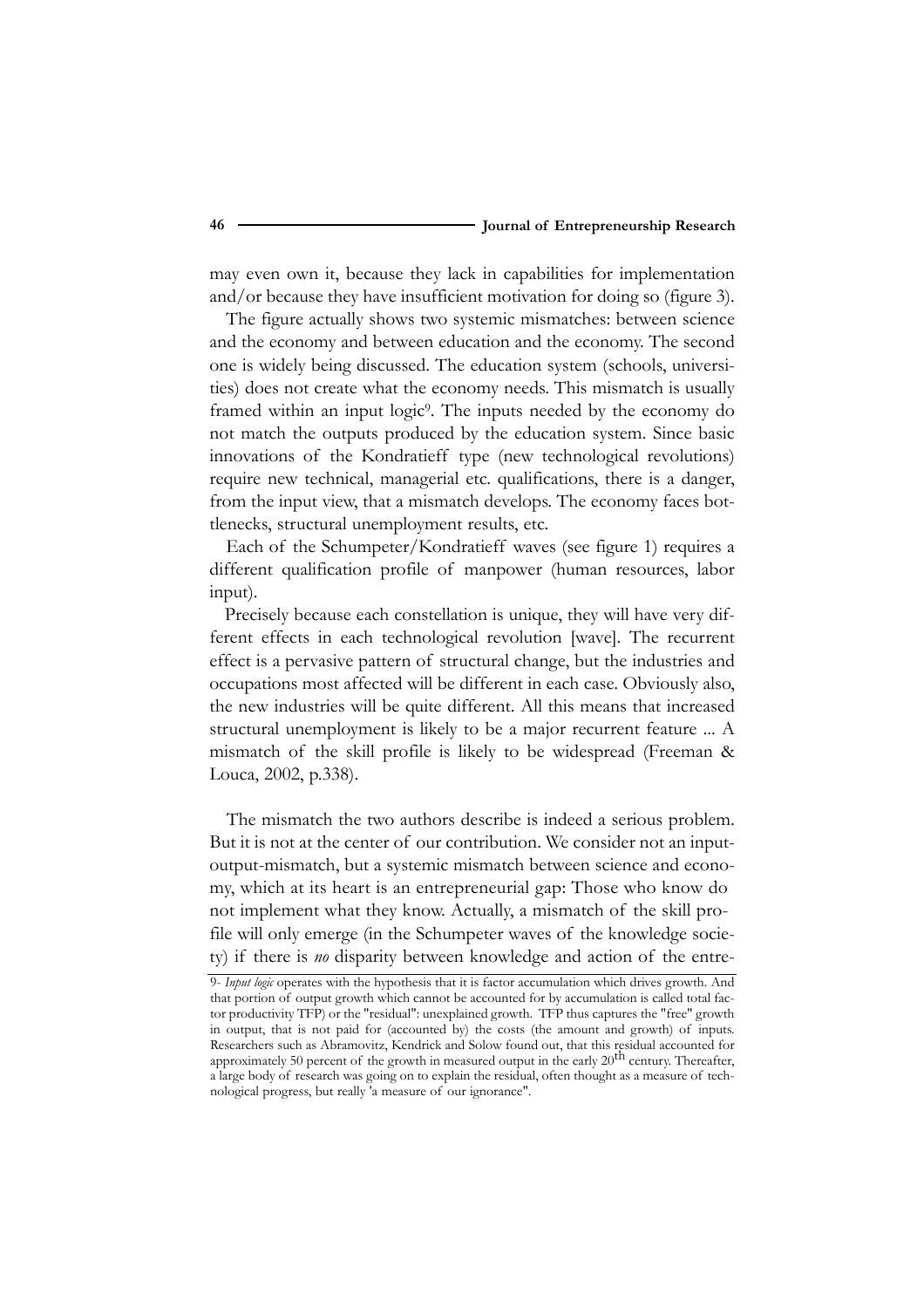**47**

preneurial type between science and economy. If there is a gap, no new wave will materialize, henceforth, a mismatch of the first type becomes a less serious problem. The emergence of any type of intersystemic inputoutput-mismatch, is, in other words, a function of entrepreneurial viability. Entrepreneurship is, as Hirschman (1978, p. 25) has suggested, the ultimate or highest level scarcity. What is different from previous innovation waves in an entrepreneurial knowledge economy, is the deeper *scientific* foundation of entrepreneurship figure1.

Schumpeter leaves no doubt, as to how to overcome the "gap" and how to answer the questions put forward above. Schumpeter's answer is creative entrepreneurship.

Actually, all this is trivial matter. Nevertheless, it has remained a neglected subject, and within mainstream economics, it cannot even be discussed10. And with the transformation to a knowledge-based society/ economy, these trivialities suddenly move towards the center of attention.

You may think that the conjectures discussed are really the problems of economically advanced societies. Actually, this is not so. If we compare economies which have prospered (mostly in East Asia) with those stagnating (Africa, Latin America, Middle East), these very problems immediately become obvious.

The "knowledge pool" of the world is available to every nation. Why did some make productive use of it while others continue to live their economic lives with the knowledge of their forebears? Kant and Schumpeter provided early answers.

The Schumpeterian solution to the knowing-doing gap is simple indeed: do what you know or do it yourself. One cannot have an asymetric information problem with oneself<sup>11</sup>. One cannot have a know-

<sup>10-</sup> Because it is either assumed that every actor in the market is operating with the same level of knowledge, or alternatively, that a pool of knowledge exists, that is available to everybody (knowledge as a public commodity). Recent discussions on information economics have entered more deeply into these fields, but still have difficulty coming up with an entrepreneurial approach. In addition, they fail to differentiate between information and knowledge. In an address given in 1999, former World Bank chief economist, Joseph Stiglitz (2001) has made important points by differentiating between codified and tacit knowledge.

<sup>11-</sup> This shows, that the Schumpeterian factors of recombination and its causes are theoretically on a deeper level than the information and knowledge asymmetries, with which F.A. Hayek and information economics are occupied with. A person can have mastered his asymmetries, but still run into the difficulty of entrepreneurial acting. Only in the case of routine and arbitrage entrepreneurship, these difficulties do not arise. With innovation, the theoretical book is barely opened, when Stiglitz and Hayek have closed their theoretical book in the believe to have mastered what is worthwhile to master.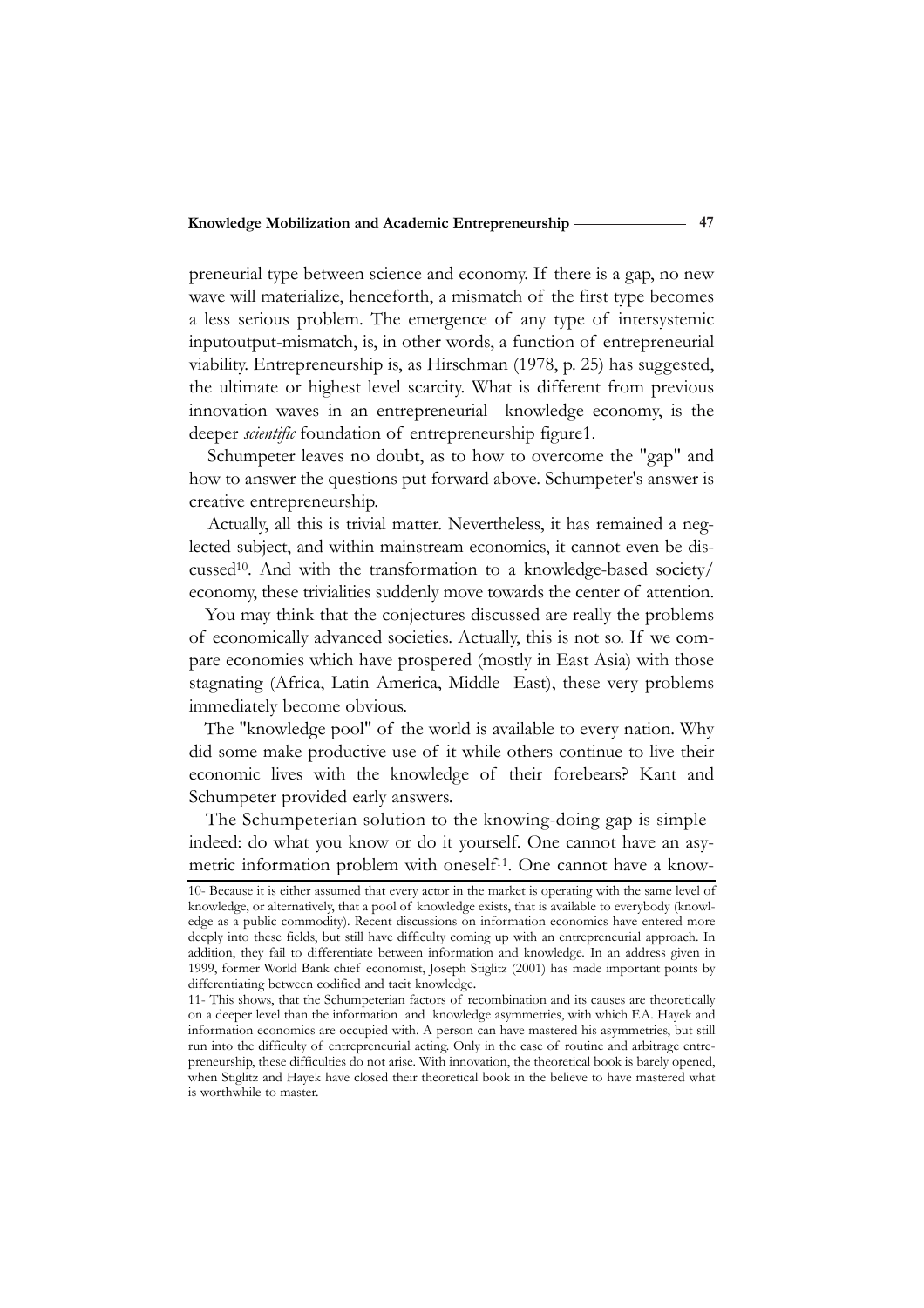ing-doing gap due to difficulties of transferring knowledge. I know what I know12. How a science system which follows the Schumpeterian road would look like is sketched in the next section.

Many firms, not to speak of research institutions, are able to come up with new knowledge to create new technologies and products. But they face difficulties as soon as the company's knowledge and skills need to be transformed into competitive advantages in the market. In 1957 Siemens created the first fully transistorized computer in the world.

IBM did not introduce similar computers until 1959. But IBM achieved market leadership, not Siemens. Thomas J. Watson, IBM's former chairman, commented: "We consistently outsold [competitors] because we knew how to put the story before the customer, how to install the machines successfully, and how to hang on to customers once we had them. " In other words: IBM was a better innovator in the Schumpeterian sense. There is another famous case which involved Siemens. This company built the first fax machine. The knowledge underlying the fax technology was protected by patents. Siemens did not bring the machine to the market. It licensed the knowledge away to Japanese firms, which put it to immediate use and built up the fax industry, and by doing so actually destroyed the market Siemens wanted to protect by not innovating herself: the telegraph. There is an old saying about Siemens: "If only Siemens did know what Siemens knows." We would rephrase this saying as:" If only Siemens did what Siemens knew"13.

<sup>12-</sup> On a deeper level, difficulties arise also here. Do we really know what we know and do not know. How conscious are we aware of what we know and do not know, and so on.

<sup>13-</sup> To be fair to Siemens, we should mention, that the German industrial giant is developing a radical program to help overcome or avoid the problems mentioned. Siemens implemented a wideranging management strategy to improve decision-making and boost innovation. For recent developments at Siemens see Marsh (2003). The case of Microsoft is similarly interesting. Paul Abrahams (2003, p. 8) describes the difficulties, to apply the knowledge created by Microsoft researchers within the company. Microsoft tries to provide strong incentives for internal intrapreneurs in order to develop new products based on the insights from internal research.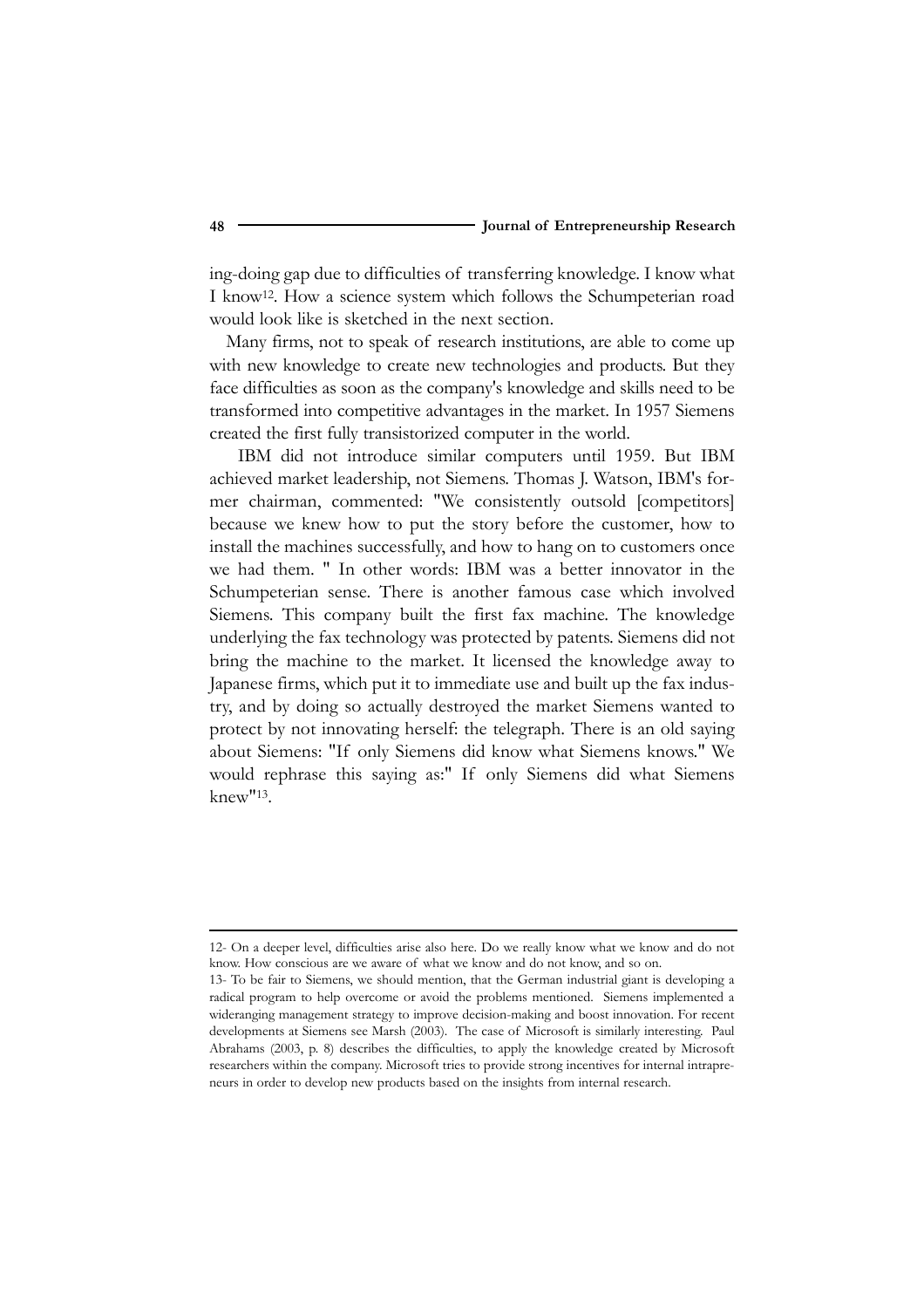# **The function of the entrepreneur**

It is not part of his function to, find or, to create new possibilities. They are always present, abundantly accumulated by all sorts of people. Often they are also generally known and being discussed by scientific or literary writers. In other words, there is nothing to discover about them, because they are quite obvious. ... But nobody was in a position to do it. Now, it is this, doing the thing, without which possibilities are dead, of which the (entrepreneur's) function consists (Schumpeter, 1934, p. 88; emphasis added).

Another illustration: In 1979, three European companies- Olympia, Olivetti and Thriumph-Adler - had a three-year lead over their Japanese competitors in electronic typewriter technology. They owned the knowledge and the engineering skills, but they failed to conquer the world market. Some years later, a similar situation arose with video recorders. The Video 2000, developed by Philipps/Grundig was technologically significantly superior to Matsushita's VHS system. Nonetheless, the European firms lost out.

In each case of firm failure, we observe this gap. Managers/entrepreneurs know something, they are aware of difficulties and problems, but they do nothing or not enough14.

In each case, the Europeans did not handle the Schumpeter problem effectively. They could not translate their knowledge advantage into market success, i.e. realizing "new combinations in the economic sphere."

### **4. Academic Entrepreneurship and the Entrepreneurial University**

The above arguments lead directly to treating the problem of knowledge (produced or available in the system of science) as a"Schumpeterian" or entrepreneurial one. Entrepreneurs have the unique role of being engines that drive economic and social development. They are change agents who may destroy the existing order. They are doers, they

**49**

<sup>14-</sup> Ignoring change: "Motorola and other companies ... such as Rubbermaid, Wang Labs and General Motors were fully aware of how the market was shifting but chose not to do anything about it" (Finkelstein, 2003, p. 9).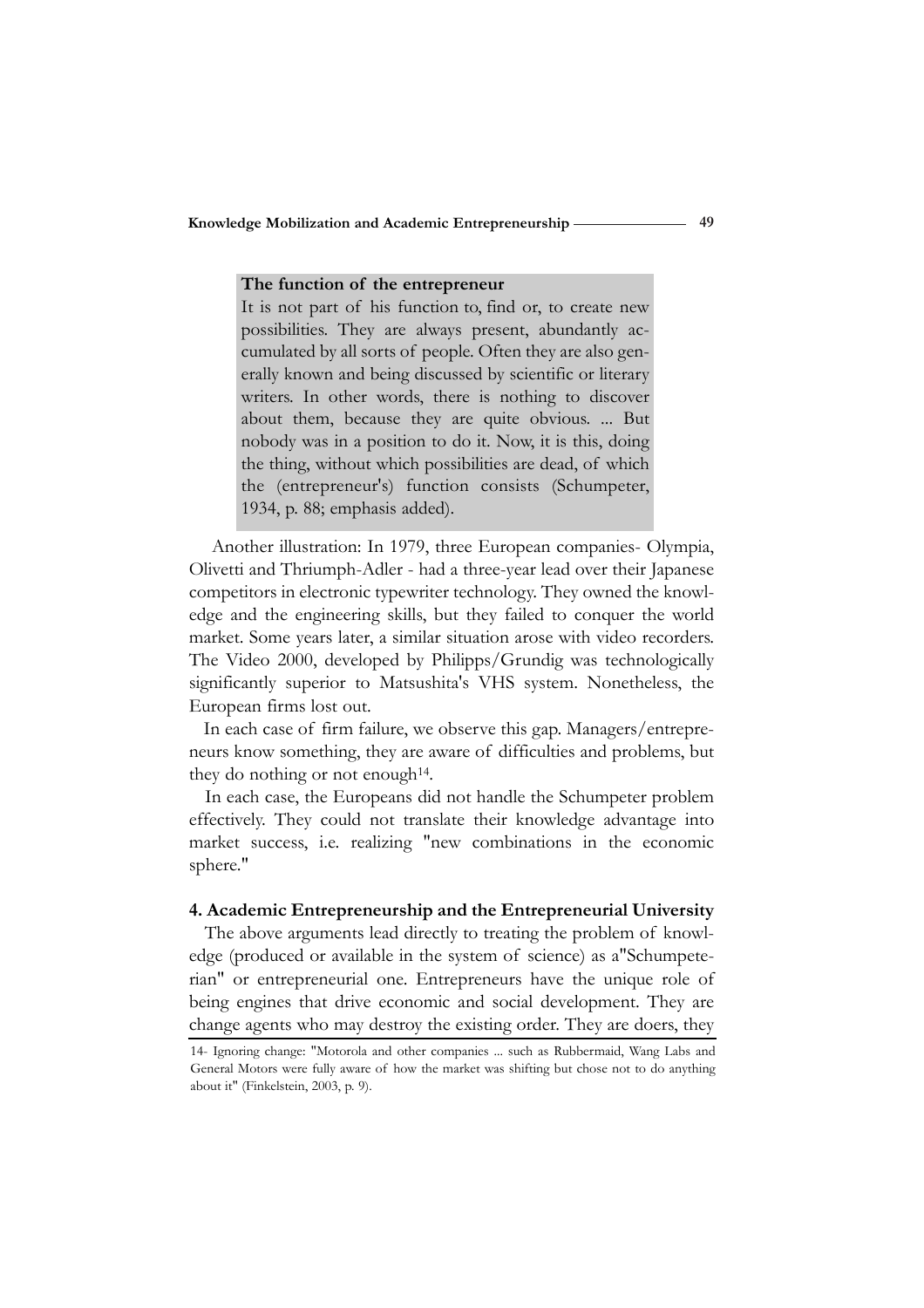overcome the knowledge-doing gap, they put other agents together to create something distinctly different. What is the basis of their competitive advantage?

If their knowledge and skills could easily by transferred, taken up and used by other companies, there would be no need to worry about the problems of structural coupling between science and the economy. We would be more or less in a "neoclassical" world. Knowledge and skills created in the science system would be available as a public commodity, more or less, for the fabrication of Schumpeter goods in the economy. The other side of the same coin is the Humboldt University. We discussed at length why neither view harmonizes with the requirements of an entrepreneurial knowledge economy.

Fortunately, the very difficulties, barriers to diffusion and knowledge gaps assumed as non-existent in the traditional paradigm, create the incentives and opportunities for those owning non-transferable knowledge and skills and thus open up the economic space for academic entrepreneurs.

These are precisely difficulties in transferring an organization's (university's, science system's) knowledge base, as it is embedded in its staff (tacit knowledge) or in competence gaps, that constitutes a basis for the competitive advantage of academic entrepreneurs. Non-transfer ("market failure" for knowledge) is the basis for competitive advantage. Asymmetric information is the way for innovation success.

This result seems paradoxical only within the framework of equilibrium economics, to which information economics belongs. Within this paradigm, information and knowledge, which destroy equilibrium (optimal allocation), is theoretically ruled out. The same holds for those agents who account for the creation of new knowledge, uncertainty and recombinations.

If we enter deeper levels of theoretical territory, the paradox disappears with the theoretical flatland. Non-transparency and so-called information failures turn into action parameters for innovative entrepreneurs. This requires, evidently, on the theoretical and conceptual level, a paradigm shift, and on the institutional level the evolution of a concept of a university beyond the Humboldt functional constraints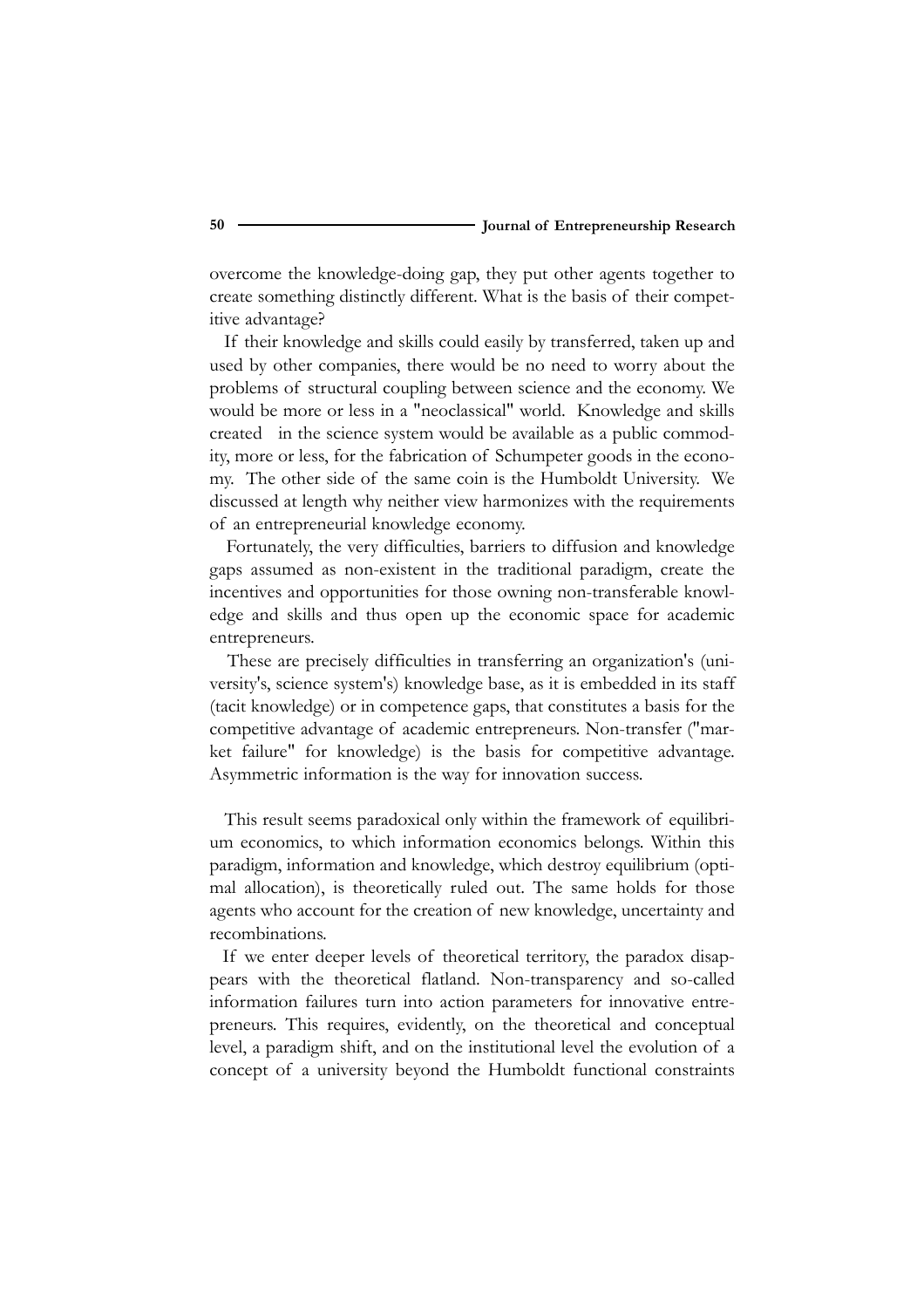and property rights and ethical restrictions.

To answer why knowledge production per se often does not pay economically requires delivering into problems discussed in our paper. It is a matter of the structural coupling between science, economy and the education system. Low returns to research (and development) are due to a lack of entrepreneurial skills (competencies), their regulation, the environment and the challenges, with which entrepreneurs are confronted with (competition, taxes and so on; see figure 3).

In other words: knowledge is available; problems emerge when basic knowledge needs to be transformed into innovation: the knowledgedoing gap.

The same can be said for education and training. If the output of the education system does not become part of the innovation system, resources for education etc. are, economically speaking, wasted. This result is actually drawn by Wolf (2002).15

In other words: putting more resources (inputs) into the system, does not on its own result in growth and rising living standards16. The (additional) resources need to be recombined creatively. This requires a theoretical and policy mutation from an input logic to a development or entrepreneurial logic.

In this sense, we can talk of an entrepreneurial university. An entrepreneurial university has the capacity to put the competencies and knowledge of its staff (teachers, researchers) and students into action. The knowledge does not only circulate via publishing and talking (to each other and to students), but becomes implemented by entrepreneurial action outside the academic community.

<sup>15-</sup> For theoretical and empirical underpinning of this view see besides the writing of the author (especially Röpke, 2002a, chapter 3; Röpke, 2002b for China) the work of A mann (2003) which **ß**also contains a chapter on the university system in a regional context. In addition to the empirical material cited by the above authors, see the contribution of Hanushek (2003). He shows empirically for input-based schooling policies what A mann and Röpke, following Schumpeter's **ß** lead, derive for the science and higher education system. If we think about education of entrepreneurs themselves, especially the education and training of scientists for innovative entrepreneurship, the challenges the education system faces become even more formidable (see Röpke & Xia, 2006).

<sup>16-</sup> We are interested in the long run. In the short run, things are different.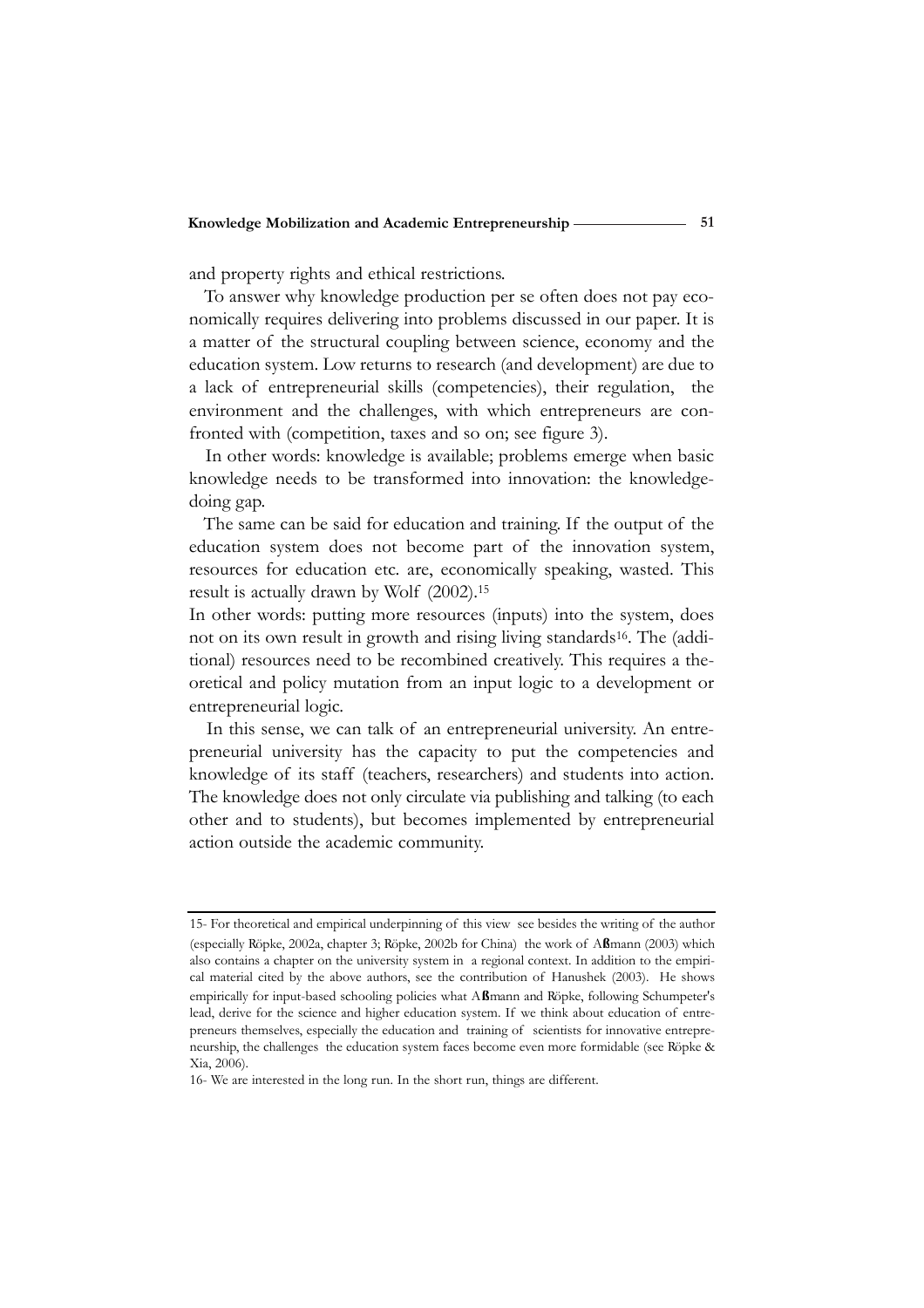### **The Entrepreneurial University: Five Meanings**

An entrepreneurial university can be conceptualized from various theoretical and practical angles<sup>17</sup>. All are relevant and do not exclude each other. (1) Making the university more entrepreneurial in its traditional role as a producer of science, knowledge, skills and qualifications.

Universities, unfortunately, are one of the most conservative and tradition-bound organizations in the world. Even making the university entrepreneurial in its traditional function requires innovations of a fundamental nature as transforming lecture or faculty oriented teaching into student or learner oriented teaching. (2) The first approach is sometimes mixed up with the goal of better management of resources within universities in the sense of cost controlling, operations management, etc.: The McKinseynisation of the university. But a well-managed university is not the same as an entrepreneurial university in the above sense. The two goals may be in conflict with each other.

Concerning actually practiced university reform, the second approach is what is really done - not least because the masters of the university system (politicians and bureaucrats) somehow believe that this is the approach a private firm takes in becoming competitive and because they believe they will save money with such a reform. (3) The university becomes entrepreneurial by better marketing, sharing and transforming knowledge and competencies (via patents, knowledge transfer, joint research with commercial organizations, and so on). (4) The university turns entrepreneurial by linking up with other subsystems of society, especially the economy via entrepreneurial under-takings of members of the university. It is in this sense that we use the concept of entrepreneurial university in our discussion. The entrepreneurial university in any of the types mentioned should not be equated with a commercial university. It is possible to run an entrepreneurial university on a commercial or noncommercial mission or on a mixture of both.

The distinction between (2) and (4) follows Schumpeter's original reasoning for introducing "entrepreneurship" into economic theory: the distinction between the creation of new value-generating activities (new

17- We have elaborated on this theme previously (see Röpke, 2000; Röpke, 2002a, section 4.6)). We still consider these earlier contributions as valid. What I propose in the present contribution is a special focus on the diversity of knowing and doing in a development context.

**52**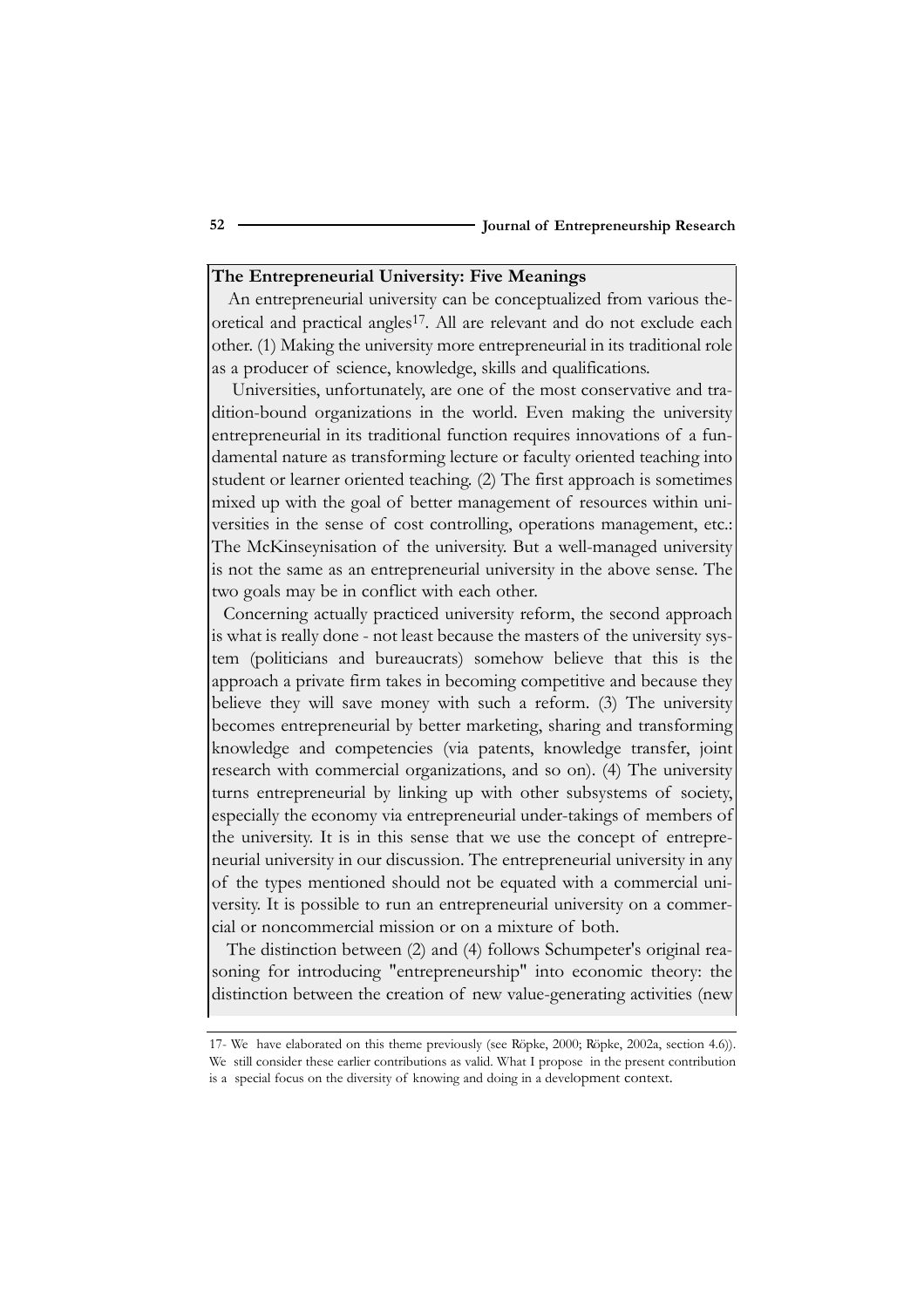opportunities) as opposed to statically maximizing (profits) by appropriating higher rents from an existing opportunity. (5) Sometimes, entrepreneurial is equated with privatizing the university.

To transform a university into a privately owned organization can go hand in hand with the entry of entrepreneurship in one of the four senses mentioned above. Privatization means making the university a "capitalistic" entity more or less run for the interest of its shareholders.

Entrepreneurship can definitely not be equated with the function of the capitalist, as Schumpeter (1911; 1934) has stressed repeatedly.

The two states Schumpeter compares - profits that result from allocating and coordinating activities at a given point in time and with a given technology and the creation of new value-adding activities - can in my view directly be applied to distinguish the approaches (2, in part 3; in part 5) and (4):

"A system - any system, economic or other - that at every given point in time fully utilizes its possibilities to the best advantage may yet in the long run be inferior to a system that does so at no given point in time, because the latter's failure to do so may be a condition for the level or speed of long-run performance" (Schumpeter, 1947, p. 83).

In other words: an entrepreneurial university in the sense discussed in our contribution may require a non-optimization/misallocation of resources. How (2) and (4) can be combined or reconciled has so far not yet been discovered.

The debate on these matters is highly confused, since important distinctions are not drawn. For an example see Glotz (2002), who hopes that somehow, by approaches (1) and (2), an MIT in Germany may emerge. If you do (4), i.e undertake what MIT is doing, the other things would follow naturally.

The main function of a scientist and academic teacher is self-evident.

What we observe here seems a contemporary replay of developments of the past. Until very recently, innovation was indeed a dirty word. It had strongly negative connotations from the 16<sup>th</sup> into the 19<sup>th</sup> centuries.

That the scientist can also be - or even must become, in an *entrepreneurial* knowledge society - an "entrepreneur", an innovator, is considered something strange, or worse - immoral and unethical.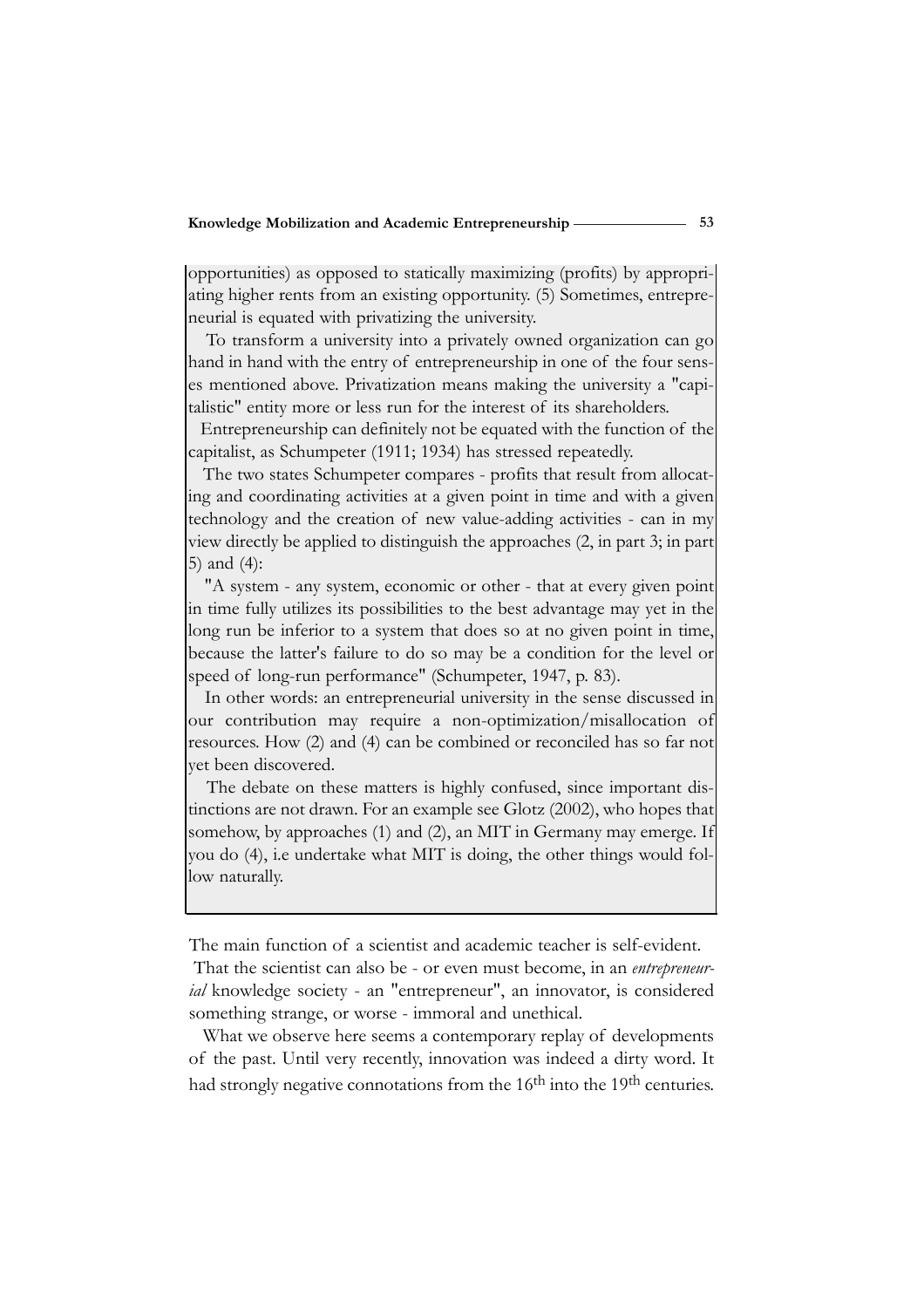An innovator was a troublemaker, a rebel, a subversive<sup>18</sup>. Schumpeter did not use the word in his Theory of Economic Development, first published in German in 1911. Instead of innovation, introduced by him in his Business Cycles, published 1939, he wrote of "new recombination".

A very similar negative connotation seems still in place concerning academic entrepreneurship outside the system of science and education. There are massive legal, regulatory and ethical resistance toward the kind of entrepreneurship we believe is needed to close, even marginally, the knowing-doing gap. If "the law of accelerating returns" (Kurzweil, 200, 2003) is more than science fiction, the conse-quences for the management and regulation of universities and other institutions of higher learning are indeed so fundamental, that countries, who do not jump on board will face the punishment Darwin and Schumpeter dish out for those unwilling to evolve: creative destruction.

As in any kind of entrepreneurship, overcoming resistance will be a normal part of the daily activity of academics venturing into the entrepreneurial field. The innovator who is welcomed with open arms by society has still to be born.

The type of academic entrepreneur we discuss plays a dual role: doing research *and* "transporting" the academic fruits of his research into the economy (or other subsystems of society). He does not transfer. He applies knowledge and competence *outside* the system where it was created to another system where it becomes applied. He acts as a dual-function entrepreneur/intrapreneur.

Our main interest is not in implementing the knowledge as a teacher/scientist within the science/research/university system. Our focus is the implementation of knowledge outside the university, the application of science/knowledge in the economy and the social-political environment of the scientific/teaching institutions in which scientists and teachers work.

Figure 5 illustrates this constellation for a society in which the dynamics of innovation are reproduced through the structural coupling of autonomously operating subsystems as science, politics, economy, etc. In system-theoretic terms, we call such a society an autopoietic innova-

18- See the Oxford English Dictionary for the historical emergence of the meaning of innovation.

**54**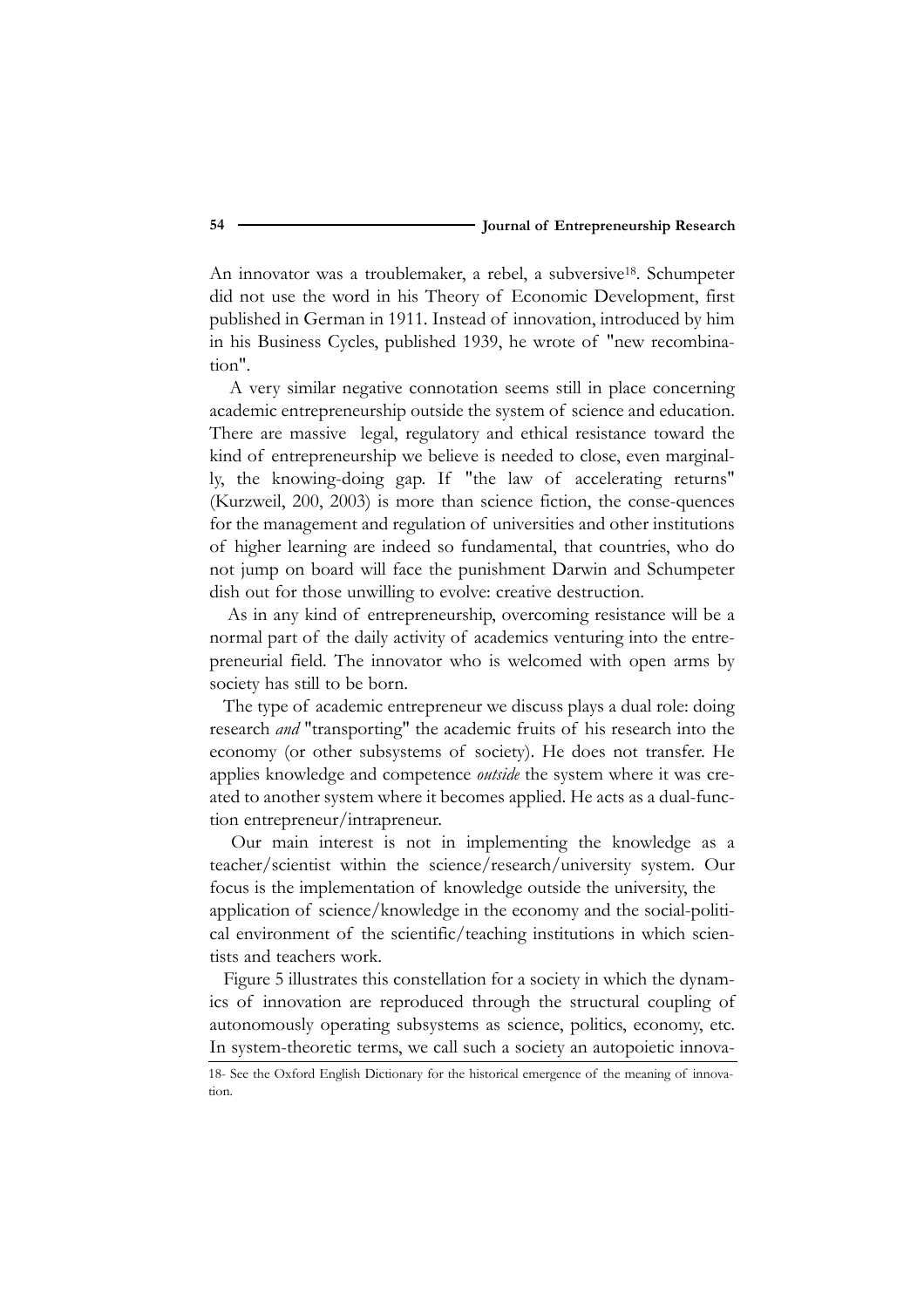tion society. The evolution of such a society necessitates entrepreneurial universities and academic entrepreneurship.



**Figure 5: An Entrepreneurial Knowledge Economy**

We know a lot about the transfer of knowledge and the problems of transfer between science and the economy. Not so much is known about the difficulties scientists face when taking the knowledge problem into their own hands: acting entrepreneurially. This dimension of the problem is practically absent from public discussion and seldom enters into reform proposals.

There are three challenges figure 3:

- competence challenge (fit between scientific and entrepreneurial competencies);
- regulatory challenge (have scientists the right to engage in entrepreneurial activity - commercially or other - without leaving the university/science system);
- ethical challenge (is entrepreneurial engagement ethically problemati-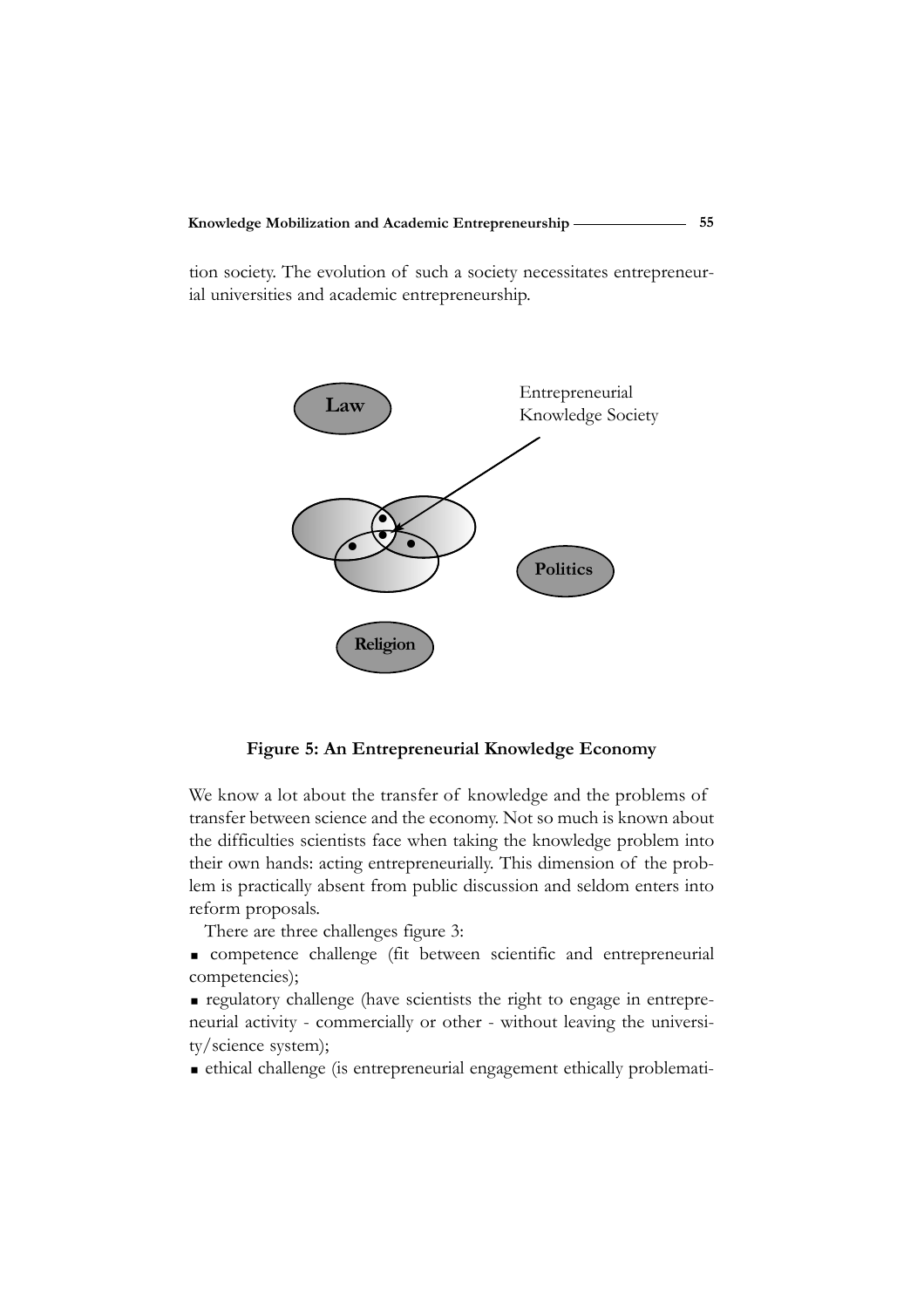cal?19).

In quite many a country,<sup>20</sup> putting knowledge into practice by the researcher/teacher himself is often seen as not the task of the scientist cum teacher. It does not fit the Humboldt tradition of the university. The *Verwertung* (application, often commercially) of knowledge is often seen as unethical.

In the USA, the main initiative for university-industry research collaboration and centers originated with universities. This contradicts the corporate manipulation thesis. It supports the argument of Etzkowitz (1999) that "entrepreneurism" has permeated US universities. There are indeed worlds apart between the USA and Europe concerning the incentives for academic entrepreneurship (Henrekson & Rosenberg, 2000).

The US is surely ahead of Sweden (and Continental Europe, Japan) in tackling the "gap". But she offers no smooth sailing for academic entrepreneurs. Conflict of interest is seen as a big problem. The person directing the Technology Licensing Office at MIT has this to say about how start-ups are handled by university regulators:

... We have drawn a Chinese wall between the start-up company and the university. We do not take a seat on the board, we do not let the company sponsor research coming out of the lab, and we do not do any confidential work (Nelsen, n.d., p.284).

At least, it seems, some ideas generated in science (the university) make it into the economy (or other subsystems of society). Economy, science and training/education overlap or fit (figure 5). This does not mean that science becomes dictated / manipulated by economic goals.

It means that the knowledge and competence in science can be applied in the economic system. The central question is: by whom? Our answer: by those, who have created the knowledge, have the ability to put their own knowledge into practice.

To repeat: The focus of the paper is implementation, use, or application of the academics' knowledge, expertise, and capabilities in the cre-

<sup>19-</sup> This kind of challenge has been pronounced, where ever scientists become engaged into transferring knowledge into economic value without leaving the university campus. They were as pronounced at research universities in the United States a generation ago as they are today in countries like France or Germany.

<sup>20-</sup> Practically the whole of continental Europe, Japan, to some degree even the U.S., which has travelled the most on the road to an entrepreneurial university.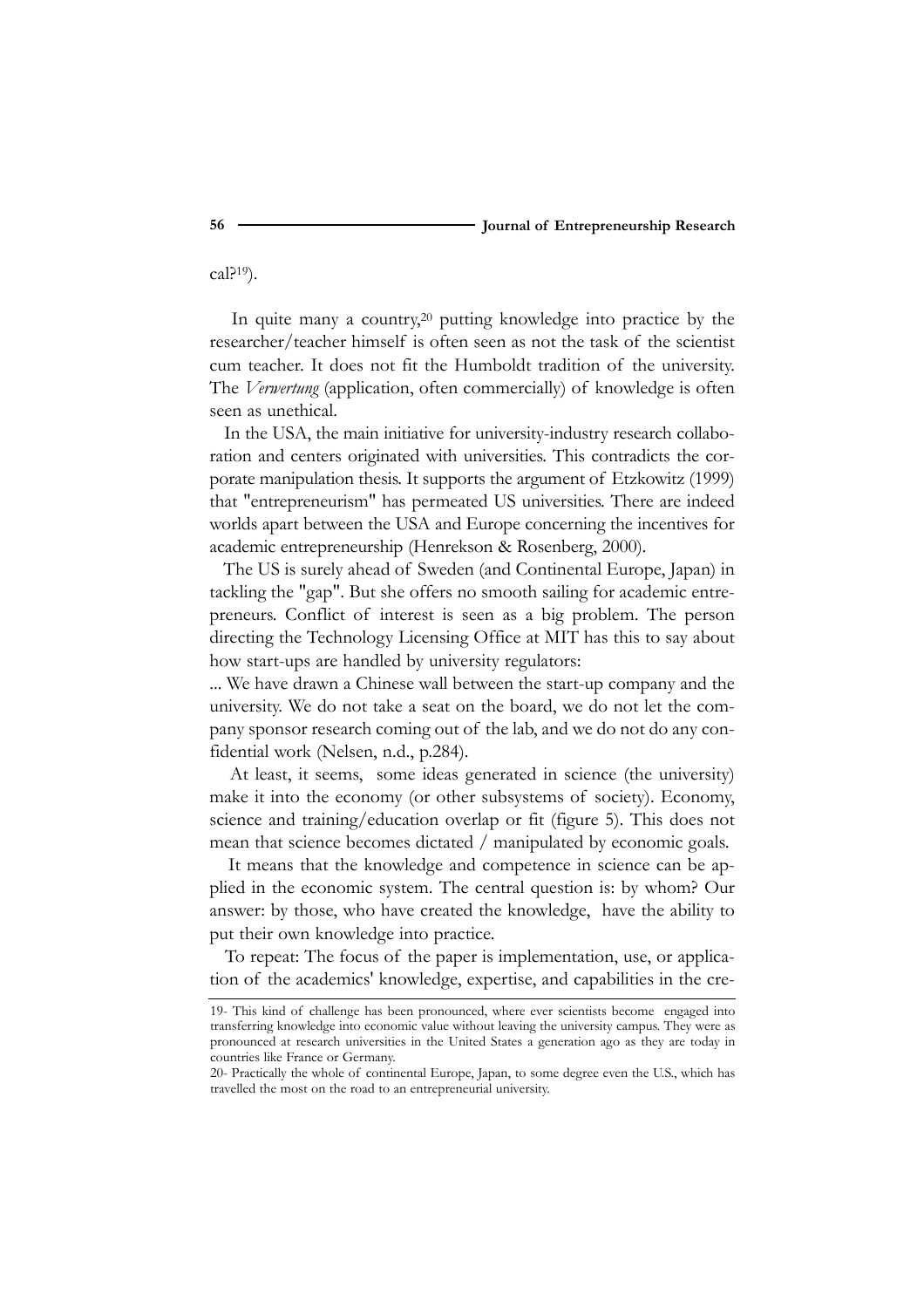ation of value and improvement of people's well-being outside the science/education system.

There is one big difference between so-called developed countries and the developing world concerning the knowing-doing gap, and this difference may handicap those of us trained in a country like Germany. Without strong and vital entrepreneurship there is no economic hope for developing countries. Germany and other rich countries could (theoretically) live happily with the living standard and quality of life already achieved.21 In less developed countries, this is obviously not the case. This being so, makes the interaction of universities with their economic and political environment so much more crucial and makes the promotion of entrepreneurship (private, state, forprofit, community-oriented, etc.) a cardinal, if not the, feature of any development strategy. In other words: as the function of universities and similar institutions in developing nations becomes more vital, the model that alumni bring with them from Western nations and Japan concerning the ideal university (the Humboldt vision) may actually be more prob-lematical.

The scientific world is brimming with giants of knowledge and dwarfs of implementation. If university people do not engage as cultural and economic promoters outside their home turf, substantial opportunities for the improvement of society are missed and valuable opportunities for self-improvement (also in the traditional role as teachers etc.) are disregarded.

# **References:**

Abrahams, Paul (2003). A meeting of Microsoft's minds.**The Financial Times,** February 2, p. 8.

Aßmann, Jörg (2003). **Innovationslogik und regionales Wirtschaftswachstum: Theorie und Empirie autopoietischer Innovationsdynamik.** Marburg: Mafex (BoD).

<sup>21-</sup> If we believe research on the connection between the level of happiness and the level of material wealth (Ryan & Deci, 2001), a lot of what is going on in developed countries seems actually to reduce the level of happiness. To increase their material welfare, people in rich countries engage in actions and follow lifestyles, which reduce their emotional and physical well-being. Money and material wealth, beyond a rather low level, does not appear to be a reliable way to either happiness or well-being.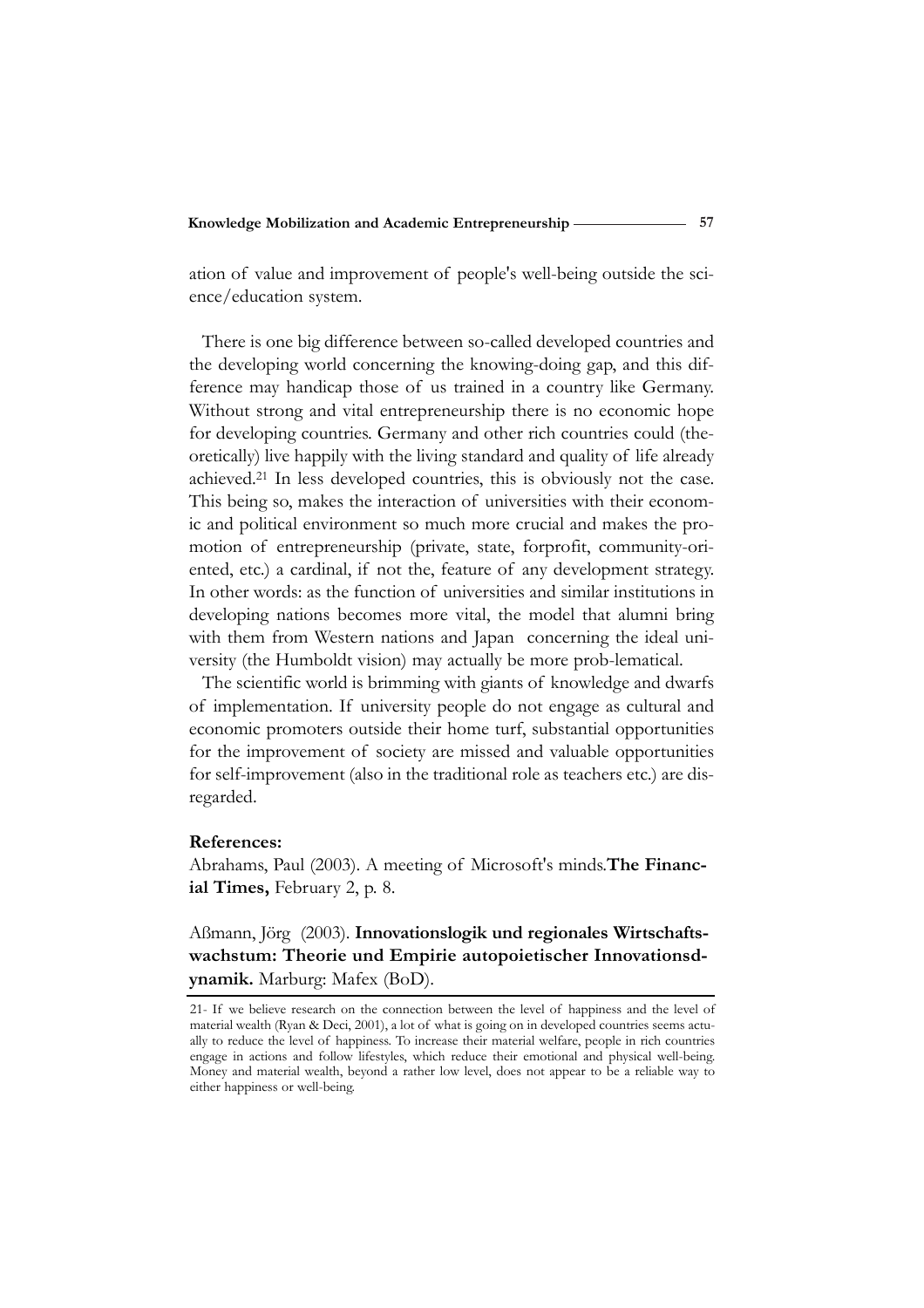Deutscher Bundestag, Hrsg. (2002). Globalisierung der Weltwirtschaft. **Schlussbericht der Enquete - Kommission.** Opladen: Leske & Buderich.

Dumlao, Florentina S. (2003). **Strengthening the effective implementation of research and development in the province of L Union,** Philippines: research paper for SEAG conference (2003).

Etzkowitz, Henry (1999). Bridging the gap: the evolution of industryuniversity links in the United States, in: Lewis M. Branscomb et al. (eds.). **Industrializing knowledge. University - industry linkages in Japan and the United States,** Cambridge, Mass. & London: The MIT Press, S. 203-233.

Finkelstein, Sydney (2003). How do you spot the signs of disaster? **The Financial Times,** August 6, p. 9.

Freeman, Chris & Louca, Francisco (2002). **A time goes by. From the industrial revolution to the information revolution.** 2. ed.,Oxford: Oxford University Press.

Glotz, Peter (2002). Raus aus der Zwangsjacke! **Die Zeit,** Number 15.

Hanushek, Eric A. (2003). The failure of input-based schooling policies, **The Economic Journal,** 113(485), 34-63.

Hirschman (1978):

Kalmring, Dirk (2003). "Performance measurement von wissensintensiven Geschäftsprozessen als Beitrag für das Controlling im Wissensmanagement". Dissertation, Department of Economics, University of Marburg.

Kant, Immanuel (1959)."Über den Gemeinspruch: Das mag in der Theorie richtig sein, taugt aber nicht für die Praxis (1798)", in: **Kleinere Schriften zur Geschichtsphilosophie, Ethik und Politik.** Hamburg: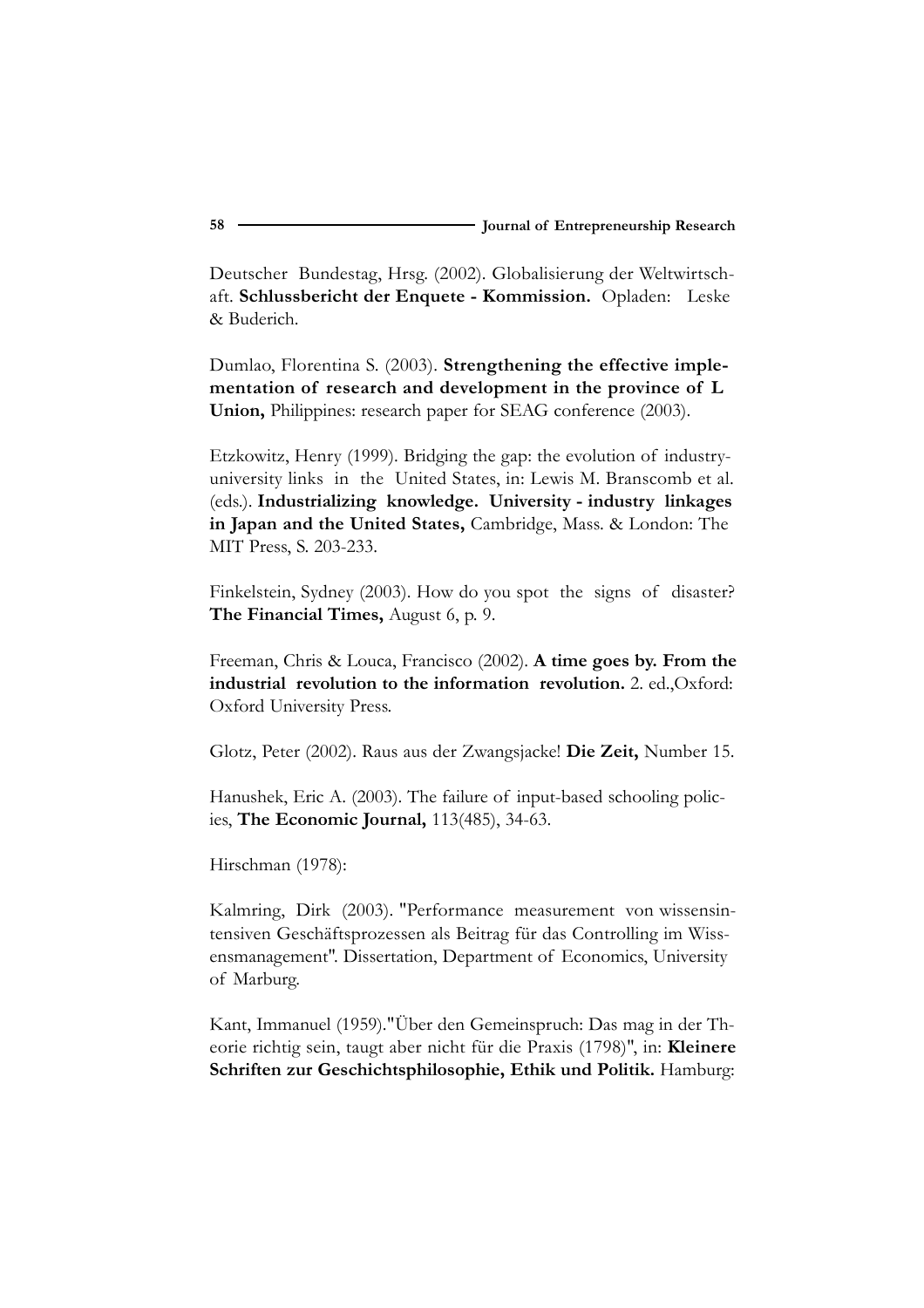Felix Meiner, S. 67-113.

Kurzweil, Ray (2001)."The law of increasing returns". www.kurzweilai.net/articles/art0134.html.

Kurzweil, Ray (2003). **Understanding the accelerating rate of change**. http://www.kurzweilai.net/articles/art0563.html?printable=1.

Marsh, Peter (2003)."Siemens clocks up Top results". **The Financial Times,** August 19, p. 6.

Nelson, Richard R. (2003)."On the uneven evolution of human knowhow". **Research Policy,** 32, 909-922.

Pfeffer, Jeffrey & Sutton, Robert (2000). **The Knowing - Doing Gap,** Harvard Business School Press.

Röpke, Jochen (2000)."The entrepreneurial university: Innovation, knowledge creation and regional development in a globalized economy", in: Shunzo Nitta (Editor): **Similarity and difference in the process of economic growth in Germany and Japan after World War-II to the present time,** Tokyo: Center for International Programs - Toyo University, S. 39-80;http://www.wiwi.unimarburg. de/ lehrstuehle/einrinst/mamafex/Netzwerk/Publikationen/Dokumente /entreuni.pdf.

Röpke, Jochen (2002a). **Der lernende Unternehmer, Zur Konstruktion und Evolution unternehmerischen Bewußtseins.** Marburg: Mafex (BoD)

Röpke, Jochen (2002b). **Innovation and development in China. A Schumpeterian analysis of China's economic transformation,**http: //www.wiwi.unimarburg.de/Lehrstuehle/ VWL/WITHEO3/documents/china.pdf.

Röpke, Jochen & Xia, Ying (2006). **Creating entrepreneurial energy**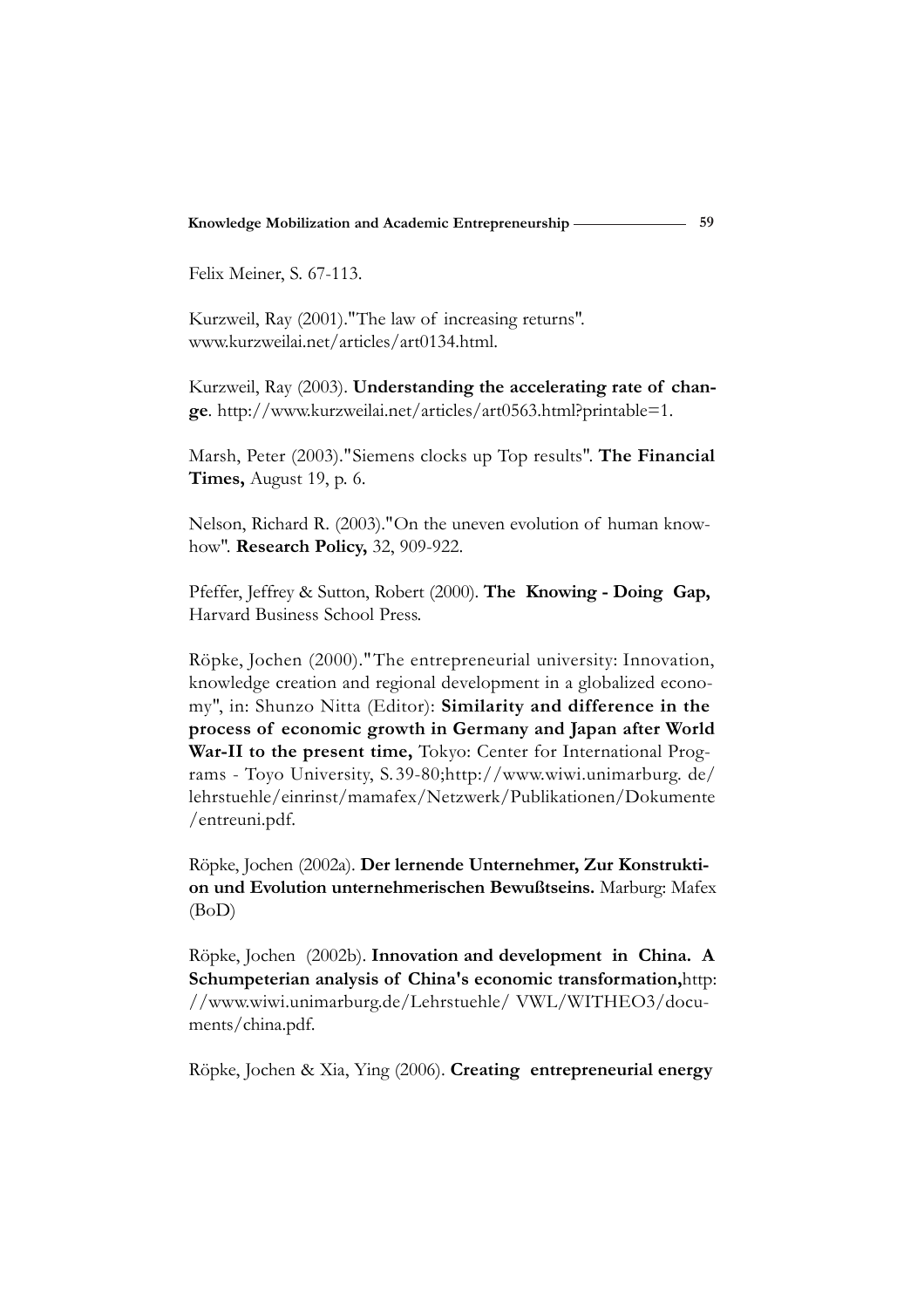**and the Dutch Disease**. How to create innovation and entrepreneurship in a resource-rich economy;

http://www.wiwi.unimarburg.de/Lehrstuehle/VWL/Witheo3/ documents/iran.pdf.

Ryan, Richard M. & Deci, Edward L. (2001). On happiness and human potentials:a review of research on hedonic and eudaimonic wellbeing, **Annual Rev. Psychology,** 52, pp. 141-66.

Schumpeter, Joseph A. (1911/2006). **Theorie der wirtschaftlichen Entwicklung** (1. Auflage), Leipzig: Duncker & Humblot.

Schumpeter, Joseph A. (1934). **The theory of economic development,** Cambridge, Mass. Harvard University Press.

Schumpeter, Joseph A. (1947). **Capitalism, socialism and democracy,** 2. Ed., New York & London: Harper & Brothers.

Stiglitz, Joseph (2001). **Scan globally, reinvent locally: knowledge infrastructure and the localization of knowledge,** keynote address 1999, in: Stiglitz, The rebel within, edited by Ha- Joon Chang, London: Anthem Press, pp. 194-219.

Stiglitz, Joseph (2003). Globalization and the economic role of the state in the new millennium. **Industrial and Corporate Change,** 12 (1), 3-26. Swanson, Tim (2006). **Will the university survive?** Ludwig von Mises Institute, January 25. http://www.mises.org/ story/2013.

Wolf, Alison (2002). **Does education matter? Myths about education and economic growth.** London: Penguin Books.

World Bank (1999). W**orld Development Report.** Oxford: Oxford University Press.

Zucker, Lynne G. & Michael R. (1998b). Entrepreneurs, star scientists,